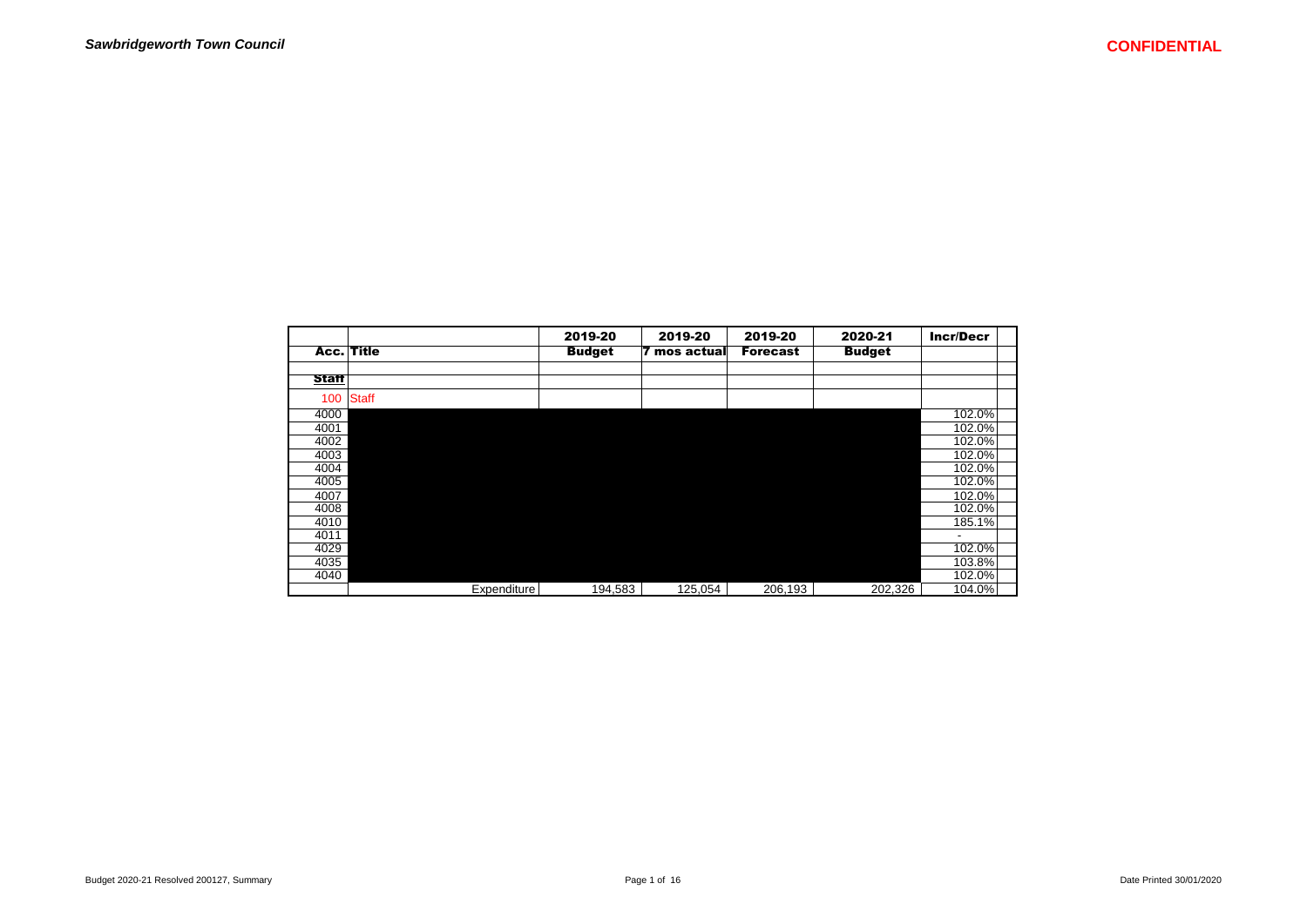|     |                                     | 2019-20        | 2019-20         | 2019-20         | 2020-21        | <b>Incr/Decr</b> |
|-----|-------------------------------------|----------------|-----------------|-----------------|----------------|------------------|
|     | <b>Acc. Title</b>                   | <b>Budget</b>  | 7 mos actual    | <b>Forecast</b> | <b>Budget</b>  |                  |
|     |                                     |                |                 |                 |                |                  |
|     |                                     |                |                 |                 |                |                  |
|     | <b>Finance &amp; Policy</b>         |                |                 |                 |                |                  |
|     |                                     |                |                 |                 |                |                  |
| 200 | <b>General Administration</b>       |                |                 |                 |                |                  |
|     | 4045 Agency Labour                  | 0              | 0               | 0               | 0              |                  |
|     | 4065 Newsletter                     | $\overline{0}$ | $\overline{0}$  | $\overline{0}$  | $\Omega$       |                  |
|     | 4070 Subscriptions                  | 1,800          | 1,466           | 1,466           | 1,500          | 83%              |
|     | 4075 IT Support                     | 5,000          | 4.049           | 5.700           | 5,000          | 100%             |
|     | 4080 Training (Members)             | 2,400          | $\overline{70}$ | 150             | 1,000          | 42%              |
|     | 4081 Members Travel Exes            | 240            | 104             | 150             | 240            | 100%             |
|     | 4082 Training (Staff)               | 600            | 545             | 615             | 600            | 100%             |
|     | 4083 Clerks Exes                    | 500            | 85              | 85              | 250            | 50%              |
|     | 4085 Staff Development              | 1,800          | 0               | 0               | 1,000          | 56%              |
|     | 4090 IT Development                 | 1.000          | $\Omega$        | $\Omega$        | 1.000          | 100%             |
|     | 4095 Photocopy Charges              | 1,000          | 1,049           | 1,500           | 1,500          | 150%             |
|     | 4100 Telephone/Broadband            | 2,400          | 1,499           | 2,548           | 2,500          | 104%             |
|     | 4105 Postage                        | 750            | 560             | 952             | 900            | 120%             |
|     | 4110 Stationery                     | 750            | 707             | 1,000           | 750            | 100%             |
|     | 4115 Insurance                      | 6,000          | 6,100           | 6,100           | 6,100          | 102%             |
|     | 4120 Bank Charges                   | 500            | 169             | 287             | 600            | 120%             |
|     | 4125 Repairs and Renewals           | 500            | $\Omega$        | $\Omega$        | 500            | 100%             |
|     | 4130 Staff Care                     | 1,800          | 889             | 1,511           | 1,500          | 83%              |
|     | 4135 Office Care                    | 1.800          | 1,841           | 2.500           | 2.500          | 139%             |
|     | 4140 Office Equipment               | 2,400          | 182             | 250             | 1,000          | 42%              |
|     | 4145 Asset Purchases                | $\Omega$       | 0               | $\Omega$        | $\Omega$       |                  |
|     | 4180 Accountancy Services (payroll) | 1,700          | $\overline{0}$  | 1,500           | 1,500          | 88%              |
|     | 4185 Audit                          | 2,400          | $\overline{0}$  | 2,200           | 2,200          | 92%              |
|     | 4190 Professional Fees              | 2,000          | $\overline{0}$  | 1,700           | 1,700          | 85%              |
|     | 4195 Tourism                        | 500            | 29              | 100             | 500            | 100%             |
|     | 4200 Web-site                       | 2,000          | 0               | 2,000           | 2,000          | 100%             |
|     | 4201 Web-site development           | $\mathbf 0$    | 0               | $\Omega$        | 1,000          |                  |
|     | 4205 Business Assn                  | $\Omega$       | 0               | 0               | 0              |                  |
|     | 4215 Town Signs                     | 1,000          | 0               | 0               | $\overline{0}$ | 0%               |
|     | 4990 Contingency                    | 2,500          | $\Omega$        | 1,500           | 2,500          | 100%             |
|     | 4999 Misc. Costs                    | O              | 17,959          | 25.000          | <sup>0</sup>   |                  |
|     | Expenditure                         | 43,340         | 37,303          | 58,815          | 39,840         | 92%              |
|     |                                     |                |                 |                 |                |                  |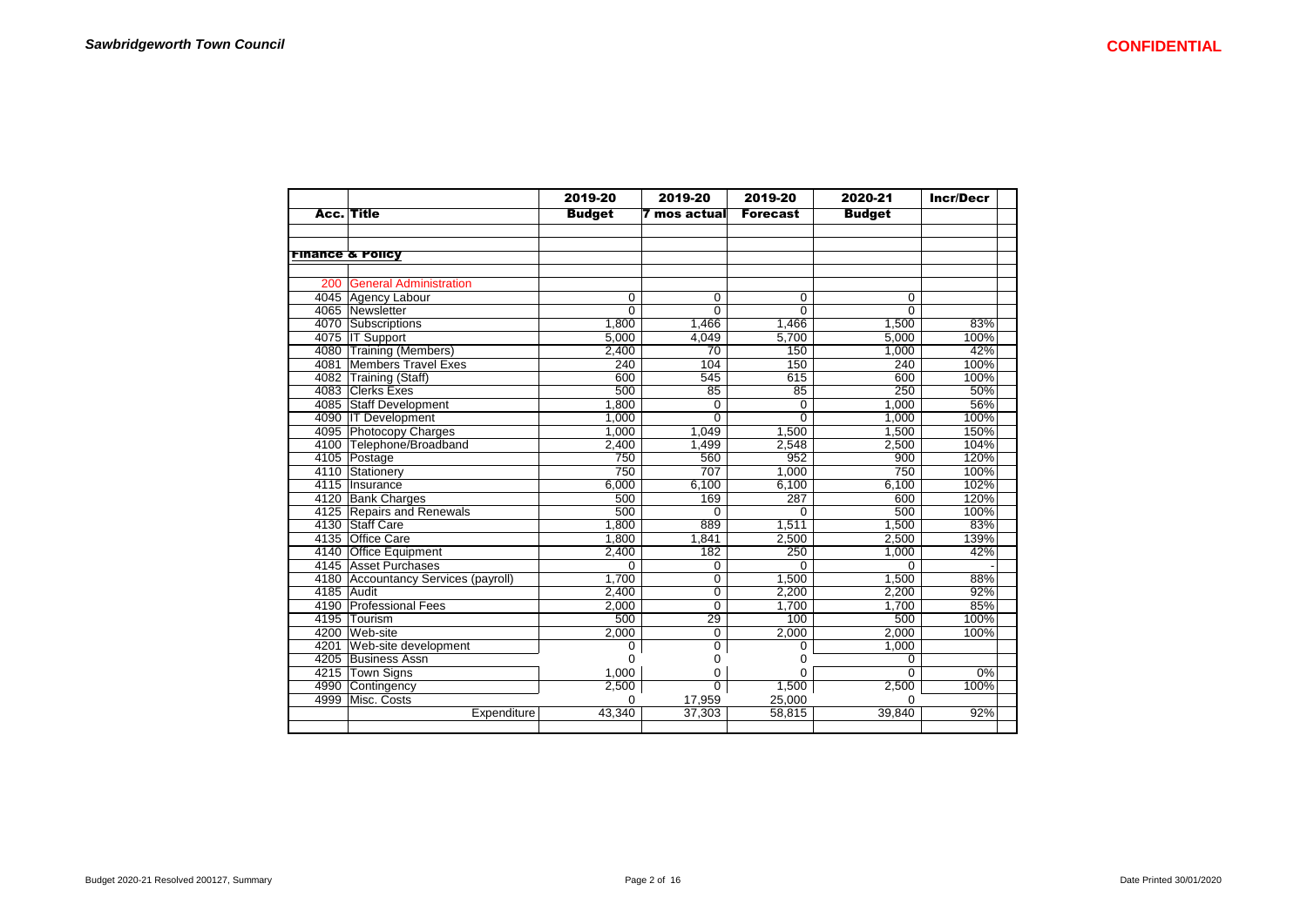|      |                                   | 2019-20       | 2019-20             | 2019-20         | 2020-21       | <b>Incr/Decr</b> |
|------|-----------------------------------|---------------|---------------------|-----------------|---------------|------------------|
|      | <b>Acc. Title</b>                 | <b>Budget</b> | <b>7 mos actual</b> | <b>Forecast</b> | <b>Budget</b> |                  |
|      | 1076 Precept                      | 318,277       | 318,277             | 318,277         | 339,283       | 106.6%           |
|      | 1078 New Homes Bonus              | 6,069         | 7,010               | 7,010           | 0             | 0%               |
| 1080 | s106 income                       | 0             | 0                   | 0               | 0             |                  |
| 1085 | Insurance Claims (see 1999-200)   | $\Omega$      | $\Omega$            | 0               | $\Omega$      |                  |
| 1090 | Interest Received                 | 250           | 413                 | 700             | 750           | 300%             |
|      | 1100 Asset Disposal               | 0             | 0                   | 0               | 10,000        |                  |
|      | 1150 Grants Received              | 0             | $\Omega$            | 0               | 0             |                  |
|      | 1999   Misc. Income               | $\Omega$      | 40,691              | 40,691          | $\Omega$      |                  |
|      | Income                            | 324,596       | 366,391             | 366.678         | 350,033       | 108%             |
|      | Net Expenditure over Income       | $-281,256$    | $-329,088$          | $-307,863$      | $-310,193$    | 110%             |
|      |                                   |               |                     |                 |               |                  |
| 210  | Democratic Services               |               |                     |                 |               |                  |
| 4210 | <b>Election Expenses</b>          | 5,000         | 6,216               | 6,216           | $\Omega$      |                  |
|      | 4315 Mayors Allowance             | 1,500         | 876                 | 1,500           | 1,500         | 100%             |
|      | 4325 Mayors Charity Event         | U             | $\Omega$            |                 | U             |                  |
|      | 4330 Civic Events                 | 2,500         | 453                 | 1.000           | 2,500         | 100%             |
|      | 4335 Civic Dinner                 | 0             | 0                   | 5,000           | 5,000         |                  |
| 4340 | <b>Civic Hospitality Twinning</b> | 500           | 0                   | 0               | 0             | 0%               |
|      | Expenditure                       | 9,500         | 7,545               | 13,716          | 9,000         | 95%              |
|      |                                   |               |                     |                 |               |                  |
| 1325 | Mayors Charity Income             | $\Omega$      | 0                   | 0               | 0             |                  |
| 1335 | <b>Civic Dinner Income</b>        | 0             | $\overline{0}$      | 6,000           | 6,000         |                  |
|      | Income                            | $\Omega$      | 0                   | 6,000           | 6,000         |                  |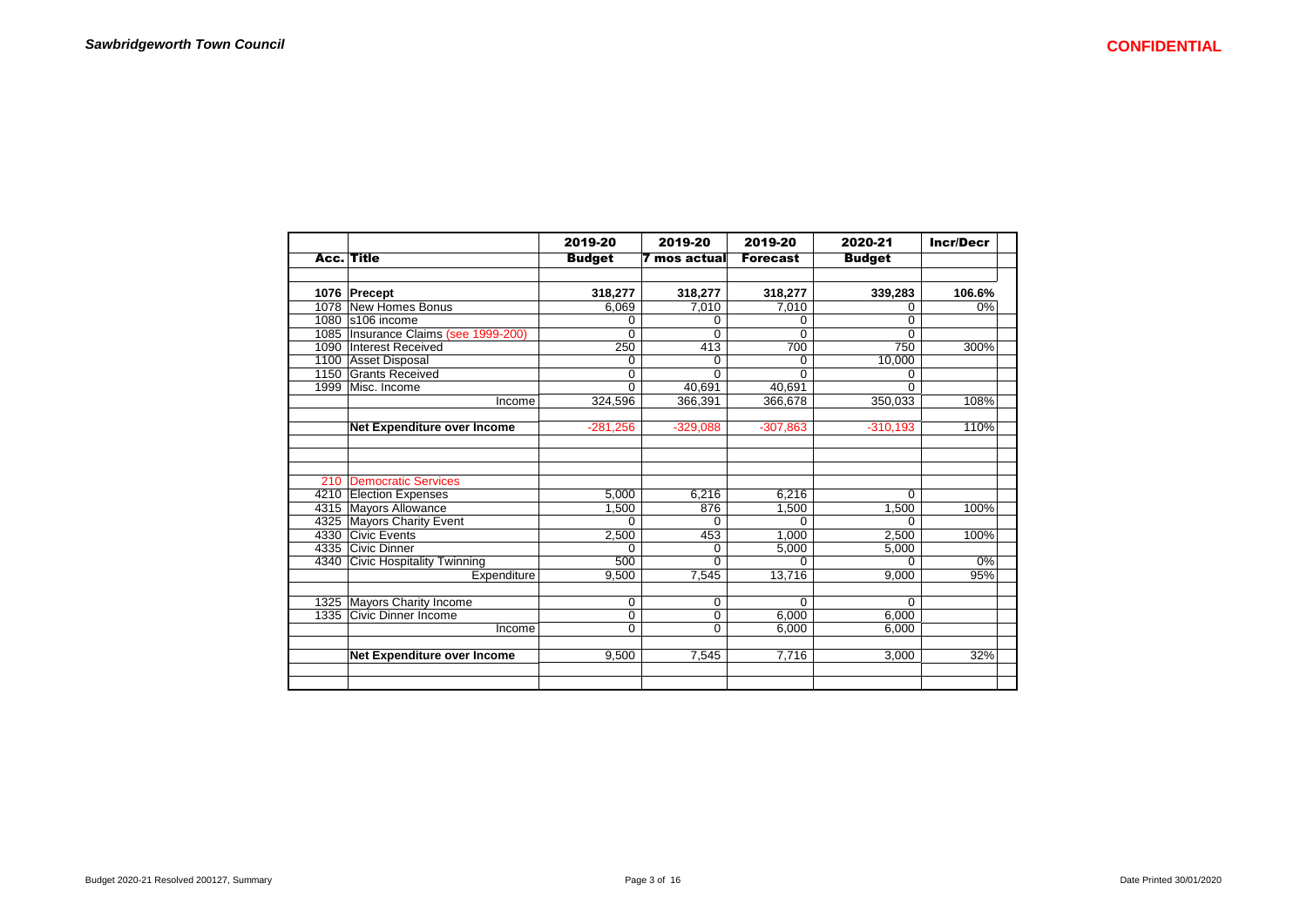|                |                                     | 2019-20       | 2019-20        | 2019-20         | 2020-21       | <b>Incr/Decr</b> |
|----------------|-------------------------------------|---------------|----------------|-----------------|---------------|------------------|
|                | <b>Acc.</b> Title                   | <b>Budget</b> | mos actual     | <b>Forecast</b> | <b>Budget</b> |                  |
|                |                                     |               |                |                 |               |                  |
|                | 220 Grants                          |               |                |                 |               |                  |
|                | 4350 SYPRC - Utilities              | 1.000         | 0              | 1.000           | 1.000         | 100%             |
|                | 4355 Hailey Centre - Utilities      | 1,000         | 0              | 1.000           | 1.000         | 100%             |
|                | 4330 Town Twinning - Bry & Moosburg | 1,500         | $\overline{0}$ | 1,500           | 1,000         | 67%              |
| 4370           | s <sub>137</sub>                    | 100           | 0              | 75              | 75            | 75%              |
|                | 4375 Champion of the Year Awards    | 500           | 2,656          | 2,656           | 500           | 100%             |
|                | 4380 General Grants                 | 2.500         | 1,500          | 2.500           | 2.500         | 100%             |
|                | 4580 Playschemes                    | 2.000         | 1.966          | 1,966           | 2.000         | 100%             |
|                | Expenditure                         | 8,600         | 6,122          | 10,697          | 8,075         | 94%              |
|                |                                     |               |                |                 |               |                  |
|                | Income                              | $\Omega$      | 56             | 1,500           | 0             |                  |
|                |                                     |               |                |                 |               |                  |
|                | Net Expenditure over Income         | 8,600         | 6,066          | 9,197           | 8.075         | 94%              |
|                |                                     |               |                |                 |               |                  |
|                | Finance & Policy - Expenditure      | 256,023       | 176,024        | 289,420         | 259,241       | 101%             |
|                | Income                              | 324,596       | 366,447        | 374.178         | 356,033       | 110%             |
|                |                                     |               |                |                 |               |                  |
|                | 1&2. Finance & Policy Outcome       | $-68,573$     | $-190,423$     | $-84,758$       | $-96,792$     | 141%             |
|                |                                     |               |                |                 |               |                  |
| <b>Estates</b> |                                     |               |                |                 |               |                  |
| 300            | <b>Civic Centre</b>                 |               |                |                 |               |                  |
|                | 4115   Insurance                    | 0             | 0              | 0               | 0             |                  |
| 4400 Rent      |                                     | $\Omega$      | $\overline{0}$ | $\Omega$        | $\Omega$      |                  |
|                | 4405 Rates                          | 8,900         | 5,414          | 8,900           | 9,000         | 101%             |
|                | 4410 Heat & Light                   | 3,000         | 1,451          | 2,467           | 3.000         | 100%             |
|                | 4415 Water                          | 600           | 51             | 100             | 100           | 17%              |
|                | 4420 Maintenance                    | 5,000         | 2,883          | 6,000           | 2,000         | 40%              |
|                | 4425 Fixtures & Fittings            | 2,000         | 243            | 300             | 1,000         | 50%              |
|                | 4445 New Equipment                  | 2,000         | 0              | $\Omega$        | 2,000         | 100%             |
|                | Expenditure                         | 21,500        | 10.042         | 17.767          | 17.100        | 80%              |
|                | 1400 Rental Income                  | 250           | 385            | 500             | 500           | 200%             |
|                | Income                              | 250           | 385            | 500             | 500           |                  |
|                |                                     |               |                |                 |               |                  |
|                | Net Expenditure over Income         | 21.250        | 9,657          | 17.267          | 16,600        | 78%              |
|                |                                     |               |                |                 |               |                  |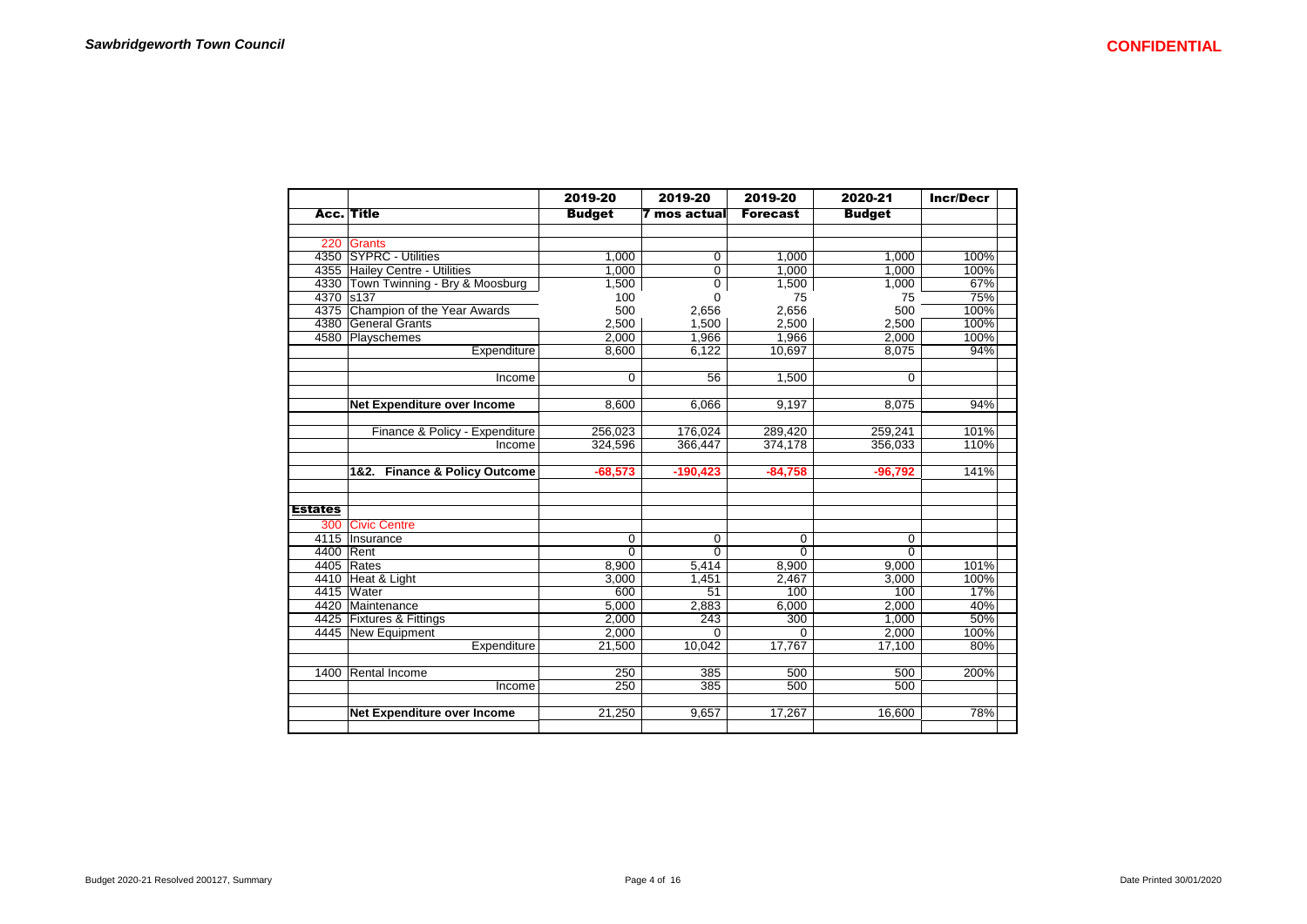|           |                                | 2019-20        | 2019-20        | 2019-20         | 2020-21        | <b>Incr/Decr</b> |
|-----------|--------------------------------|----------------|----------------|-----------------|----------------|------------------|
|           | <b>Acc. Title</b>              | <b>Budget</b>  | 7 mos actual   | <b>Forecast</b> | <b>Budget</b>  |                  |
|           |                                |                |                |                 |                |                  |
|           | 310 Police Suite               |                |                |                 |                |                  |
|           | 4115 Insurance                 | $\overline{0}$ | $\overline{0}$ | 0               | 0              |                  |
| 4400 Rent |                                | $\overline{0}$ | $\overline{0}$ | $\overline{0}$  | $\overline{0}$ |                  |
|           | 4405 Rates                     | $\overline{0}$ | $\overline{0}$ | $\overline{0}$  | $\overline{0}$ |                  |
|           | 4410 Heat & Light              | 0              | 0              | 0               | $\overline{0}$ |                  |
|           | 4415 Water                     | $\overline{0}$ | $\overline{0}$ | $\overline{0}$  | $\overline{0}$ |                  |
|           | 4420 Maintenance               | $\overline{0}$ | 0              | $\overline{5}$  | 250            |                  |
|           | 4425 Fixtures & Fittings       | 0              | 0              | 0               | 0              |                  |
|           | 4445 New Equipment             | 0              | 0              | 0               | 0              |                  |
|           | Expenditure                    | $\overline{0}$ | $\overline{0}$ | 5               | 250            |                  |
|           |                                |                |                |                 |                |                  |
|           | 1400 Rental Income             | 3,840          | 2,880          | 3,840           | 3,840          | 100%             |
|           | Income                         | 3,840          | 2,880          | 3,840           | 3,840          | 100%             |
|           |                                |                |                |                 |                |                  |
|           | Net Expenditure over Income    | $-3,840$       | $-2,880$       | $-3,835$        | $-3,590$       | 93%              |
|           |                                |                |                |                 |                |                  |
|           | 320 Hailey Centre              |                |                |                 |                |                  |
|           | 4115   Insurance               | $\overline{0}$ | $\Omega$       | $\overline{0}$  | $\overline{0}$ |                  |
| 4400 Rent |                                | 0              | 0              | 0               | 0              |                  |
|           | 4405 Rates                     | $\overline{0}$ | $\overline{0}$ | $\overline{0}$  | $\overline{0}$ |                  |
|           | 4410 Heat & Light              | 0              | 0              | 0               | 0              |                  |
|           | 4415 Water                     | $\overline{0}$ | $\overline{0}$ | $\overline{0}$  | $\overline{0}$ |                  |
|           | 4420 Maintenance               | 1,000          | $\overline{0}$ | 750             | 2,000          | 200%             |
|           | 4425 Fixtures & Fittings       | 0              | $\overline{0}$ | 0               | 0              |                  |
|           | 4435 Photocopier and Recharges | 2,500          | $\Omega$       | 0               | 0              | 0%               |
|           | Expenditure                    | 3,500          | $\Omega$       | 750             | 2,000          | 57%              |
|           |                                |                |                |                 |                |                  |
|           | 1840 Recharged income          | 2,500          | 723            | 0               | 0              | 0%               |
|           | 1400 Rental Income             |                | $\Omega$       | 0               | 0              |                  |
|           | Income                         | 2,500          | 723            | $\Omega$        | 0              |                  |
|           |                                |                |                |                 |                |                  |
|           | Net Expenditure over Income    | 1,000          | $-723$         | 750             | 2,000          | 200%             |
|           | 330 Other Rented Accommodation |                |                |                 |                |                  |
|           | 4115 Insurance                 | 100            | $\overline{0}$ | $\overline{0}$  | $\overline{0}$ |                  |
| 4400 Rent |                                | 5,000          | 2,303          | 4,503           | 3,020          | 60%              |
|           | 4405 Rates                     | 0              | 0              | 0               | 0              |                  |
|           | 4410 Heat & Light              | $\overline{0}$ | $\overline{0}$ | $\overline{0}$  | 0              |                  |
|           | 4415 Water                     | $\overline{0}$ | $\overline{0}$ | $\overline{0}$  | $\overline{0}$ |                  |
|           | 4420 Maintenance               | 0              | $\mathbf 0$    | 0               | 0              |                  |
|           | 4425 Fixtures & Fittings       | $\overline{0}$ | $\Omega$       | $\overline{0}$  | $\overline{0}$ |                  |
|           | 4335 New Equipment             | 0              | $\Omega$       | 0               | 0              |                  |
|           | Expenditure                    | 5,100          | 2,303          | 4,503           | 3,020          | 59%              |
|           |                                |                |                |                 |                |                  |
|           | 1400 Rental Income             | 0              | 637            | 637             | 0              |                  |
|           | Income                         | $\overline{0}$ | 637            | 637             | $\Omega$       |                  |
|           |                                |                |                |                 |                |                  |
|           | Net Expenditure over Income    | 5,100          | 1.666          | 3,866           | 3,020          | 59%              |
|           |                                |                |                |                 |                |                  |
|           |                                |                |                |                 |                |                  |
|           | Estates - Expenditure          | 30,100         | 12,345         | 23,025          | 22,370         | 74%              |
|           | Income                         | 6,590          | 4,625          | 4,977           | 4,340          | 66%              |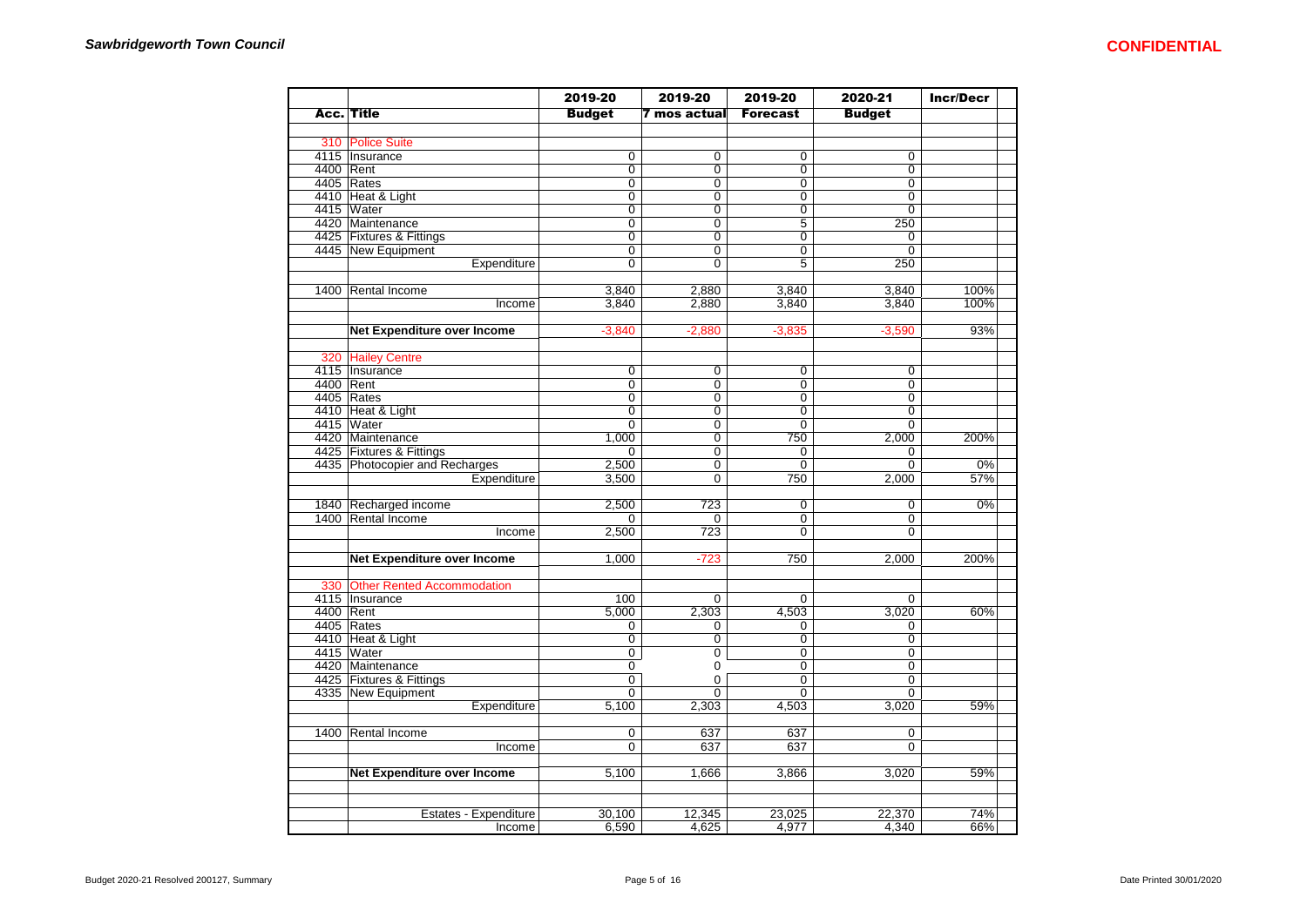|                               | 2019-20       | 2019-20       | 2019-20  | 2020-21       | <b>Incr/Decr</b> |
|-------------------------------|---------------|---------------|----------|---------------|------------------|
| Acc. Title                    | <b>Budget</b> | ' mos actuall | Forecast | <b>Budget</b> |                  |
|                               |               |               |          |               |                  |
|                               |               |               |          |               |                  |
| <b>Estates Outcome</b><br>13. | 23.510        | 7.720         | 18.048   | 18.030        | 77%              |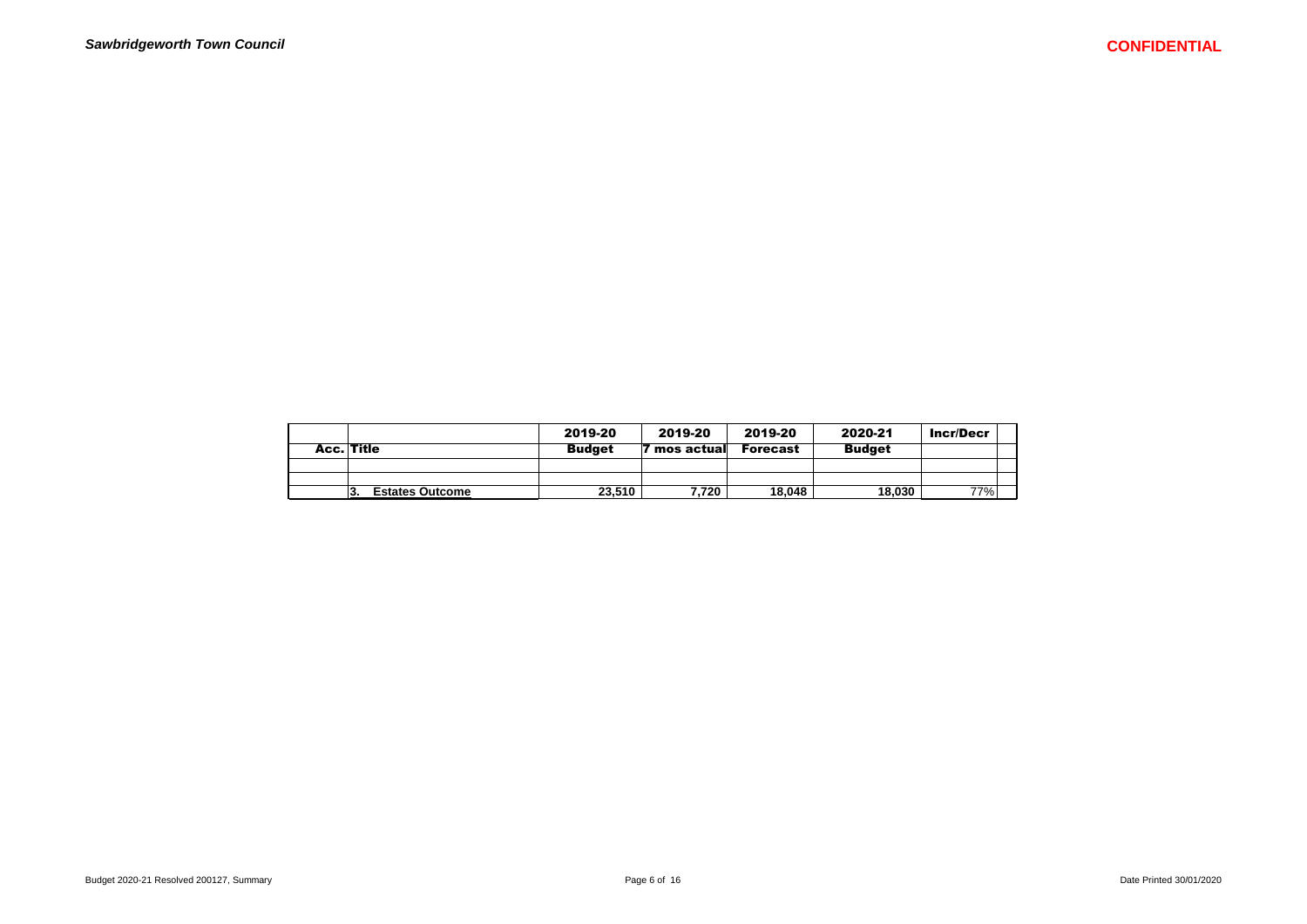|                  |                                    | 2019-20                 | 2019-20           | 2019-20         | 2020-21        | <b>Incr/Decr</b> |
|------------------|------------------------------------|-------------------------|-------------------|-----------------|----------------|------------------|
|                  | <b>Acc. Title</b>                  | <b>Budget</b>           | 7 mos actual      | <b>Forecast</b> | <b>Budget</b>  |                  |
|                  |                                    |                         |                   |                 |                |                  |
|                  |                                    |                         |                   |                 |                |                  |
|                  |                                    |                         |                   |                 |                |                  |
| <b>Amenities</b> |                                    |                         |                   |                 |                |                  |
|                  | 400 Bullfields Allotment           |                         |                   |                 |                |                  |
|                  | 4415 Water                         | 350                     | 667               | 800             | 500            | 143%             |
|                  | 4420 Maintenance<br>Expenditure    | 1,500<br>1,850          | 1,297<br>1,964    | 1,700<br>2,500  | 1,500<br>2,000 | 100%<br>108%     |
|                  |                                    |                         |                   |                 |                |                  |
| 1500             | Rent Income                        | 750                     | 792               | 792             | 750            | 100%             |
| 1510             | <b>Water Income</b>                | 200                     | 95                | 95              | 200            | 100%             |
|                  | Income                             | 950                     | 887               | 887             | 950            | 100%             |
|                  |                                    |                         |                   |                 |                |                  |
|                  | Net Expenditure over Income        | 900                     | 1,077             | 1,613           | 1,050          | 117%             |
|                  |                                    |                         |                   |                 |                |                  |
| 410              | <b>Bellmead Allotment</b>          |                         |                   |                 |                |                  |
|                  | 4415 Water                         | 100                     | 36                | 50              | 50             | 100%             |
|                  | 4420 Maintenance<br>Expenditure    | 250<br>$\overline{350}$ | 100<br>136        | 200<br>250      | 250<br>300     | 100%<br>86%      |
|                  |                                    |                         |                   |                 |                |                  |
| 1500             | Rent Income                        | 150                     | 135               | 135             | 120            | 80%              |
| 1510             | <b>Water Income</b>                | 30                      | 15                | 15              | 30             | 100%             |
|                  | Income                             | 180                     | 150               | 150             | 150            | 83%              |
|                  |                                    |                         |                   |                 |                |                  |
|                  | <b>Net Expenditure over Income</b> | 170                     | $-14$             | 100             | 150            | 88%              |
|                  |                                    |                         |                   |                 |                |                  |
| 420              | <b>Vantorts Allotment</b>          |                         |                   |                 |                |                  |
| 4415<br>4420     | Water<br>Maintenance               | 150                     | 69                | 100             | 100<br>750     | 50%              |
|                  | Expenditure                        | 1,500<br>1,650          | $\mathbf 0$<br>69 | 1,400<br>1,500  | 850            | 52%              |
|                  |                                    |                         |                   |                 |                |                  |
|                  | 1500 Rent Income                   | 125                     | 98                | 98              | 125            | 100%             |
|                  | 1510 Water Income                  | 25                      | 13                | 13              | 25             | 100%             |
|                  | Income                             | 150                     | 111               | 111             | 150            | 100%             |
|                  |                                    |                         |                   |                 |                |                  |
|                  | <b>Net Expenditure over Income</b> | 1,500                   | $-42$             | 1,389           | 700            | 47%              |
|                  |                                    |                         |                   |                 |                |                  |
| 430              | <b>Southbrook Allotment</b>        |                         |                   |                 |                |                  |
| 4315             | Water<br>4320 Maintenance          | 350<br>1,250            | 156<br>210        | 156<br>210      | 250<br>1,250   | 71%<br>100%      |
|                  | Expenditure                        | 1.600                   | 366               | 366             | 1,500          | 94%              |
|                  |                                    |                         |                   |                 |                |                  |
| 1400             | Rent Income                        | 1.000                   | 913               | 913             | 1.000          | 100%             |
| 1410             | Water Income                       | 200                     | 133               | 133             | 175            | 88%              |
|                  | Income                             | 1,200                   | 1.046             | 1.046           | 1,175          | 98%              |
|                  |                                    |                         |                   |                 |                |                  |
|                  | Net Expenditure over Income        | 400                     | $-680$            | $-680$          | 325            | 81%              |
|                  |                                    |                         |                   |                 |                |                  |
|                  | Allotments - Expenditure           | 5,450                   | 2,535             | 4,616           | 4,650          | 85%              |
|                  | Income                             | 2,480                   | 2,194             | 2,194           | 2,425          | 98%              |
|                  | Allotments Expenditure over Income | 2,970                   | 341               | 2,422           | 2,225          | 75%              |
|                  |                                    |                         |                   |                 |                |                  |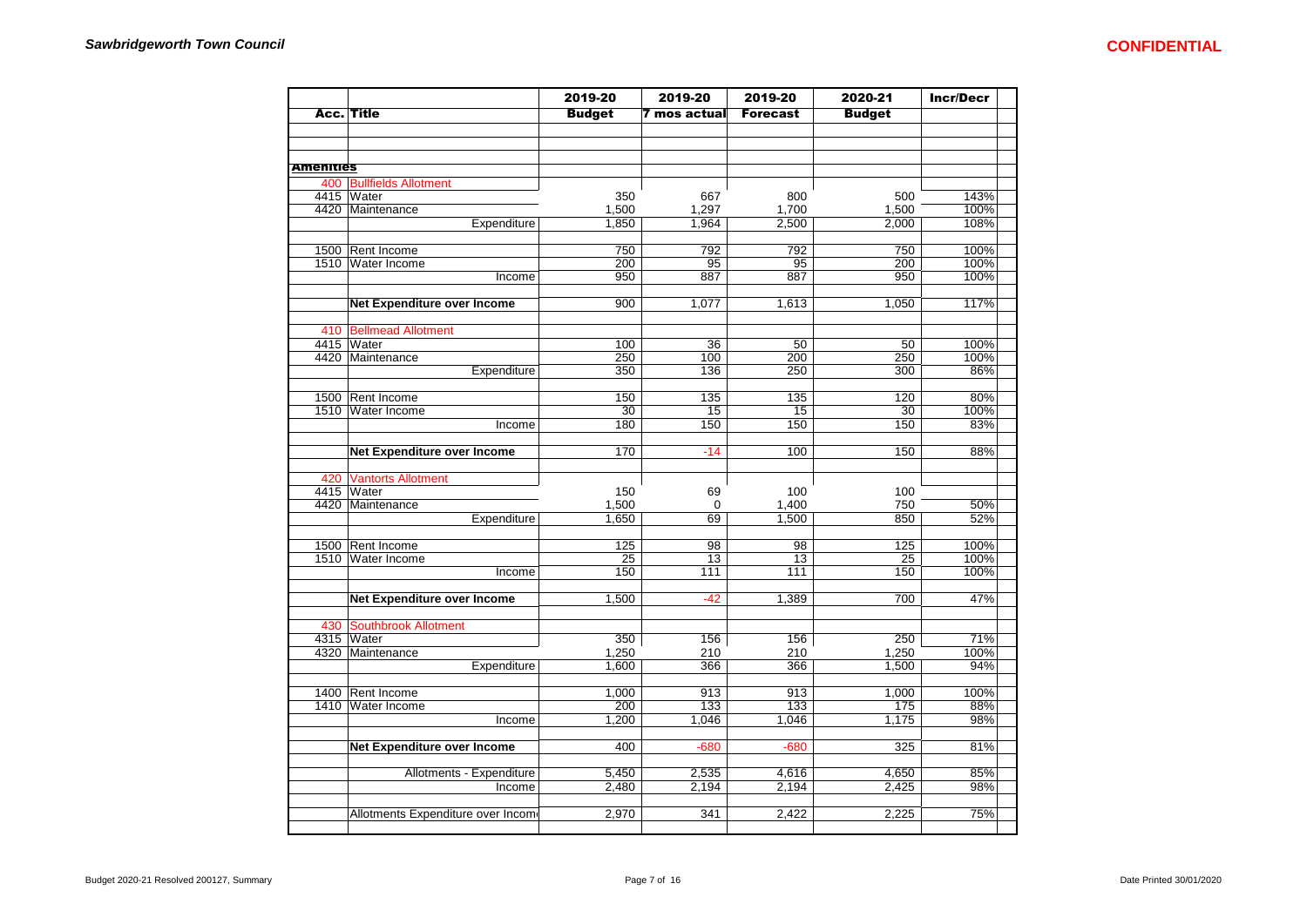|                                    | 2019-20        | 2019-20        | 2019-20         | 2020-21        | <b>Incr/Decr</b> |
|------------------------------------|----------------|----------------|-----------------|----------------|------------------|
| Acc. Title                         | <b>Budget</b>  | 7 mos actual   | <b>Forecast</b> | <b>Budget</b>  |                  |
|                                    |                |                |                 |                |                  |
| 440 Cemetery                       |                |                |                 |                |                  |
| 4029 Salary Recharge               | 14,883         | 9,949          | 17,055          | 12,398         | 83%              |
| 4045 Subcontract Labour            | 4,800          | $\Omega$       | 0               | 5,000          | 104%             |
| 4315 Water                         | 250            | 80             | 150             | 150            | 60%              |
| 4320 Maintenance                   | 6,000          | 3,873          | 5,000           | 5,000          | 83%              |
| 4420 Skip Hire                     | 2,400          | 1,680          | 2,856           | 3,000          | 125%             |
| 4425 Grave Digging Cost            | 0              | 770            | 1,309           | 0              | #DIV/0!          |
| 4430 Trees                         | 625            | 363            | 617             | 1,000          | 160%             |
| 4435 Benches                       | 3,500          | 1,127          | 1,916           | 2,500          |                  |
| 4440 New Area (Road / Spinney)     | 20,000         | 21,102         | 21,102          | 10,000         | 50%              |
| 4445 Publicity/Marketing           | 1,000          | $\mathbf 0$    | 250             | 500            |                  |
| 4532 Memorial plaques              | 250            | 444            | 500             | 500            | 200%             |
| Expenditure                        | 53.708         | 39,388         | 50.755          | 40.048         | 75%              |
|                                    |                |                |                 |                |                  |
| 1550 Burial Fees                   | 50,000         | 31,731         | 53,943          | 56,640         | 113%             |
| 1560 Memorial Fees                 | 3.000          | 2.120          | 3.604           | 3.784          | 126%             |
| 1570 Grave Digging Income          | 1,500          | 1,740          | 2,958           | 2,000          | 133%             |
| 1580 Tree sales                    | 3,600          | 1,875          | 3,188           | 3,347          | 93%              |
| 1582 Memorial Plaque Sales         | 500            | 230            | 391             | 750            | 150%             |
| 1581 Bench sales                   | 3,500          | 2,055          | 3,494           | 3,668          |                  |
| Income                             | 62,100         | 39,751         | 67,577          | 70,189         | 113%             |
|                                    |                |                |                 |                |                  |
| Net Expenditure over Income        | $-8,392$       | $-363$         | $-16,822$       | $-30,141$      | 359%             |
|                                    |                |                |                 |                |                  |
| 450 Playground                     |                |                |                 |                |                  |
| 4420 Maintenance                   | 5,000          | 5,304          | 5,304           | 5,000          | 100%             |
| 4435 New Equipment                 | $\Omega$       | $\Omega$       | $\overline{0}$  | $\Omega$       |                  |
| Expenditure                        | 5.000          | 5.304          | 5.304           | 5.000          | 100%             |
|                                    |                |                |                 |                |                  |
| 1500 Playground income             | 0              | $\mathbf 0$    | $\overline{0}$  | $\mathbf 0$    |                  |
| Income                             | $\overline{0}$ | $\overline{0}$ | $\overline{0}$  | $\overline{0}$ |                  |
|                                    |                |                |                 |                |                  |
| <b>Net Expenditure over Income</b> | 5,000          | 5,304          | 5,304           | 5,000          |                  |
|                                    |                |                |                 |                |                  |
| 460 Orchard Management             |                |                |                 |                |                  |
| 4700 Maintenance                   | 2,500          | 1,343          | 2,343           | 2,500          | 100%             |
| Expenditure                        | 2,500          | 1,343          | 2,343           | 2,500          |                  |
|                                    |                |                |                 |                |                  |
| 1700 Income                        | $\overline{0}$ | $\overline{0}$ |                 | $\overline{0}$ |                  |
| Income                             | $\overline{0}$ | $\Omega$       | $\mathbf 0$     | $\Omega$       |                  |
|                                    | 2,500          | 1,343          | 2,343           | 2,500          | 100%             |
| Net Expenditure over Income        |                |                |                 |                |                  |
|                                    |                |                |                 |                |                  |
| Amenities - Expenditure            | 64,158         | 47,227         | 60,675          | 49,698         | 77%              |
| Income                             | 64,580         | 41,945         | 69,771          | 72,614         | 112%             |
|                                    |                |                |                 |                |                  |
| <b>Amenities Outcome</b><br>4.     | -422           | 5,282          | $-9,096$        | $-22,916$      | 5430%            |
|                                    |                |                |                 |                |                  |
|                                    |                |                |                 |                |                  |
|                                    |                |                |                 |                |                  |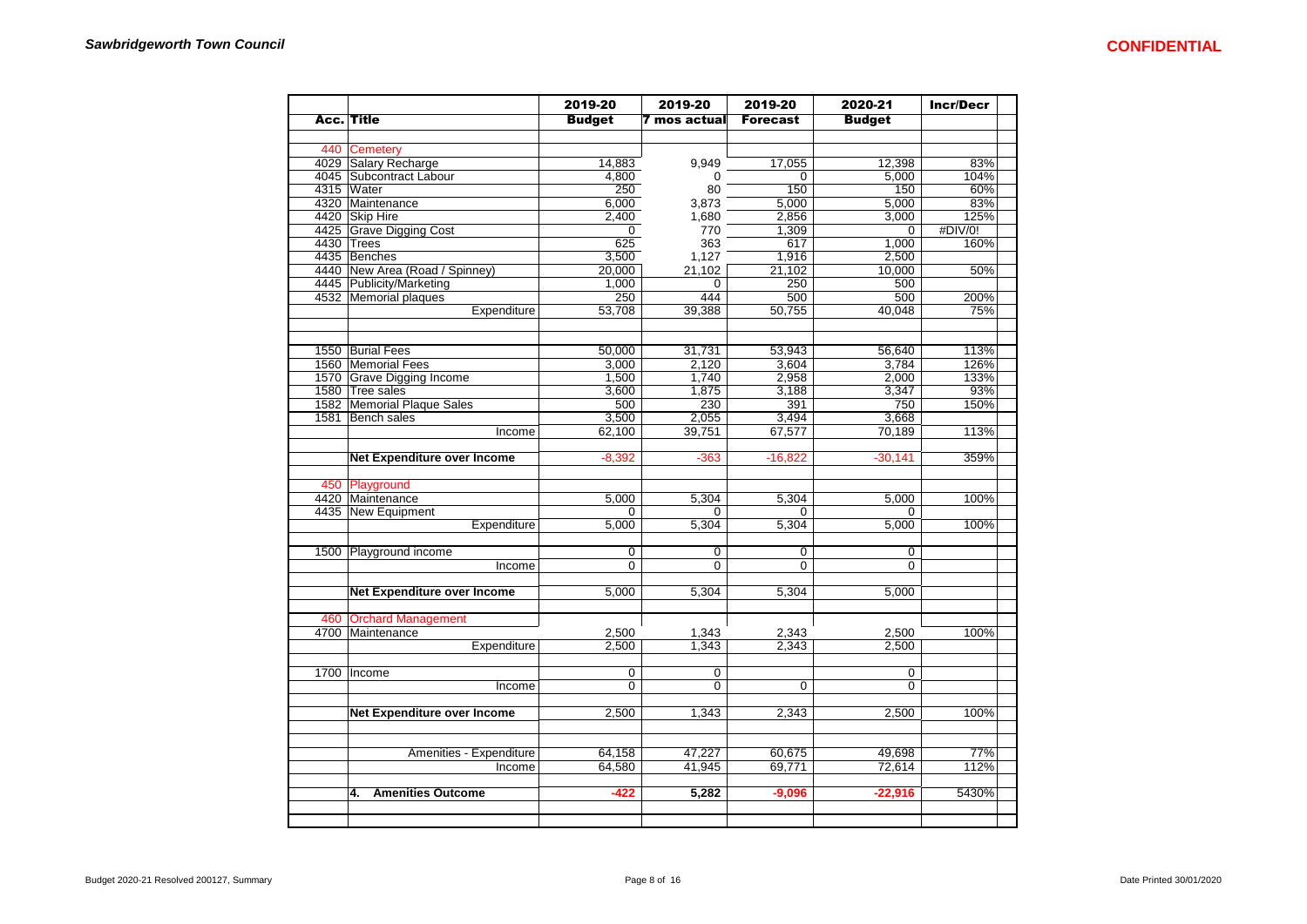| <b>Acc. Title</b><br><b>Budget</b><br>7 mos actual<br><b>Forecast</b><br><b>Budget</b><br><b>Operations</b><br>500 Groundsman<br>4029 Salary Recharge<br>14,883<br>9,949<br>17,055<br>12,398<br>83%<br>4045 Subcontract Labour<br>10,000<br>n/a<br>0<br>$\Omega$<br>0<br>4600 Planters<br>1,000<br>100%<br>1,000<br>593<br>700<br>4601 Bell Street Conveniences<br>$\mathbf 0$<br>10,000<br>100%<br>10,000<br>3,333<br>4605 Parish Paths<br>3,000<br>600%<br>500<br>365<br>365<br>#DIV/0!<br>4610 Parishes Paths Co-operative<br>$\mathbf 0$<br>0<br>0<br>$\Omega$<br>4615 Rangers Vehicle<br>2,500<br>3,143<br>4,143<br>2,500<br>100%<br>4620 Rangers Tools<br>50%<br>1,000<br>2,000<br>413<br>500<br>4625 Mower costs<br>100%<br>1,000<br>2,094<br>2,094<br>1,000<br>4630 CCTV<br>2,250<br>2,250<br>2,500<br>111%<br>$\Omega$<br>4635 CCTV Extension<br>2,500<br>6,100<br>0<br>0<br>Expenditure<br>34,133<br>16,557<br>36,540<br>45,898<br>134%<br>1600 SYPRC Income<br>50%<br>1,000<br>518<br>750<br>500<br>1601 Conveniences coin operation<br>2,000<br>0<br>0<br>0<br>1610 Sub Contract watering<br>500<br>500<br>100%<br>0<br>0<br>1860 CCTV Income<br>$\Omega$<br>$\Omega$<br>$\Omega$<br>$\Omega$<br>1,500<br>518<br>750<br>3,000<br>Income<br><b>Net Expenditure over Income</b><br>32,633<br>16,039<br>35,790<br>131%<br>42,898<br><b>Operations - Expenditure</b><br>34,133<br>16,557<br>36,540<br>45,898<br>134%<br>1,500<br>3,000<br>200%<br>Income<br>518<br>750<br>16,039<br>5. Operations Outcome<br>32,633<br>35,790<br>42,898<br>131%<br><b>Events</b><br>600 Fun on the Field<br>4029 Salary Recharge<br>800<br>$\overline{0}$<br>600<br>600<br>75%<br>4045 Sub-contract Labour<br>300<br>300<br>300<br>100%<br>0<br>1.000<br>100%<br>4670 Event Costs<br>1,404<br>1,404<br>1.000<br>4675 Publicity<br>500<br>100%<br>500<br>$\Omega$<br>0<br>Expenditure<br>2,600<br>1,404<br>2,304<br>2.400<br>92%<br>750<br>1,098<br>1,098<br>1,000<br>133%<br>1670 Event Income<br>750<br>1,098<br>1,098<br>1,000<br>Income<br>133%<br>Net Expenditure over Income<br>1,850<br>306<br>1,206<br>1,400<br>610 Events General<br>4029 Salary Recharge<br>300<br>$\overline{0}$<br>$\overline{0\%}$<br>0<br>0<br>4045 Sub-contract Labour<br>200<br>$\mathbf 0$<br>$\mathbf 0$<br>$\Omega$<br>1,000<br>100%<br>4670 Event Costs<br>679<br>1,000<br>1,000<br>1,000<br>4675 Publicity<br>500<br>50%<br>$\Omega$<br>0<br>2,500<br>679<br>1,500<br>60%<br>Expenditure<br>1,000 |  | 2019-20 | 2019-20 | 2019-20 | 2020-21 | <b>Incr/Decr</b> |
|-------------------------------------------------------------------------------------------------------------------------------------------------------------------------------------------------------------------------------------------------------------------------------------------------------------------------------------------------------------------------------------------------------------------------------------------------------------------------------------------------------------------------------------------------------------------------------------------------------------------------------------------------------------------------------------------------------------------------------------------------------------------------------------------------------------------------------------------------------------------------------------------------------------------------------------------------------------------------------------------------------------------------------------------------------------------------------------------------------------------------------------------------------------------------------------------------------------------------------------------------------------------------------------------------------------------------------------------------------------------------------------------------------------------------------------------------------------------------------------------------------------------------------------------------------------------------------------------------------------------------------------------------------------------------------------------------------------------------------------------------------------------------------------------------------------------------------------------------------------------------------------------------------------------------------------------------------------------------------------------------------------------------------------------------------------------------------------------------------------------------------------------------------------------------------------------------------------------------------------------------------------------------------------------------------------------------------------------------------------------------------------------------------------------------------------------------------------------------------|--|---------|---------|---------|---------|------------------|
|                                                                                                                                                                                                                                                                                                                                                                                                                                                                                                                                                                                                                                                                                                                                                                                                                                                                                                                                                                                                                                                                                                                                                                                                                                                                                                                                                                                                                                                                                                                                                                                                                                                                                                                                                                                                                                                                                                                                                                                                                                                                                                                                                                                                                                                                                                                                                                                                                                                                               |  |         |         |         |         |                  |
|                                                                                                                                                                                                                                                                                                                                                                                                                                                                                                                                                                                                                                                                                                                                                                                                                                                                                                                                                                                                                                                                                                                                                                                                                                                                                                                                                                                                                                                                                                                                                                                                                                                                                                                                                                                                                                                                                                                                                                                                                                                                                                                                                                                                                                                                                                                                                                                                                                                                               |  |         |         |         |         |                  |
|                                                                                                                                                                                                                                                                                                                                                                                                                                                                                                                                                                                                                                                                                                                                                                                                                                                                                                                                                                                                                                                                                                                                                                                                                                                                                                                                                                                                                                                                                                                                                                                                                                                                                                                                                                                                                                                                                                                                                                                                                                                                                                                                                                                                                                                                                                                                                                                                                                                                               |  |         |         |         |         |                  |
|                                                                                                                                                                                                                                                                                                                                                                                                                                                                                                                                                                                                                                                                                                                                                                                                                                                                                                                                                                                                                                                                                                                                                                                                                                                                                                                                                                                                                                                                                                                                                                                                                                                                                                                                                                                                                                                                                                                                                                                                                                                                                                                                                                                                                                                                                                                                                                                                                                                                               |  |         |         |         |         |                  |
|                                                                                                                                                                                                                                                                                                                                                                                                                                                                                                                                                                                                                                                                                                                                                                                                                                                                                                                                                                                                                                                                                                                                                                                                                                                                                                                                                                                                                                                                                                                                                                                                                                                                                                                                                                                                                                                                                                                                                                                                                                                                                                                                                                                                                                                                                                                                                                                                                                                                               |  |         |         |         |         |                  |
|                                                                                                                                                                                                                                                                                                                                                                                                                                                                                                                                                                                                                                                                                                                                                                                                                                                                                                                                                                                                                                                                                                                                                                                                                                                                                                                                                                                                                                                                                                                                                                                                                                                                                                                                                                                                                                                                                                                                                                                                                                                                                                                                                                                                                                                                                                                                                                                                                                                                               |  |         |         |         |         |                  |
|                                                                                                                                                                                                                                                                                                                                                                                                                                                                                                                                                                                                                                                                                                                                                                                                                                                                                                                                                                                                                                                                                                                                                                                                                                                                                                                                                                                                                                                                                                                                                                                                                                                                                                                                                                                                                                                                                                                                                                                                                                                                                                                                                                                                                                                                                                                                                                                                                                                                               |  |         |         |         |         |                  |
|                                                                                                                                                                                                                                                                                                                                                                                                                                                                                                                                                                                                                                                                                                                                                                                                                                                                                                                                                                                                                                                                                                                                                                                                                                                                                                                                                                                                                                                                                                                                                                                                                                                                                                                                                                                                                                                                                                                                                                                                                                                                                                                                                                                                                                                                                                                                                                                                                                                                               |  |         |         |         |         |                  |
|                                                                                                                                                                                                                                                                                                                                                                                                                                                                                                                                                                                                                                                                                                                                                                                                                                                                                                                                                                                                                                                                                                                                                                                                                                                                                                                                                                                                                                                                                                                                                                                                                                                                                                                                                                                                                                                                                                                                                                                                                                                                                                                                                                                                                                                                                                                                                                                                                                                                               |  |         |         |         |         |                  |
|                                                                                                                                                                                                                                                                                                                                                                                                                                                                                                                                                                                                                                                                                                                                                                                                                                                                                                                                                                                                                                                                                                                                                                                                                                                                                                                                                                                                                                                                                                                                                                                                                                                                                                                                                                                                                                                                                                                                                                                                                                                                                                                                                                                                                                                                                                                                                                                                                                                                               |  |         |         |         |         |                  |
|                                                                                                                                                                                                                                                                                                                                                                                                                                                                                                                                                                                                                                                                                                                                                                                                                                                                                                                                                                                                                                                                                                                                                                                                                                                                                                                                                                                                                                                                                                                                                                                                                                                                                                                                                                                                                                                                                                                                                                                                                                                                                                                                                                                                                                                                                                                                                                                                                                                                               |  |         |         |         |         |                  |
|                                                                                                                                                                                                                                                                                                                                                                                                                                                                                                                                                                                                                                                                                                                                                                                                                                                                                                                                                                                                                                                                                                                                                                                                                                                                                                                                                                                                                                                                                                                                                                                                                                                                                                                                                                                                                                                                                                                                                                                                                                                                                                                                                                                                                                                                                                                                                                                                                                                                               |  |         |         |         |         |                  |
|                                                                                                                                                                                                                                                                                                                                                                                                                                                                                                                                                                                                                                                                                                                                                                                                                                                                                                                                                                                                                                                                                                                                                                                                                                                                                                                                                                                                                                                                                                                                                                                                                                                                                                                                                                                                                                                                                                                                                                                                                                                                                                                                                                                                                                                                                                                                                                                                                                                                               |  |         |         |         |         |                  |
|                                                                                                                                                                                                                                                                                                                                                                                                                                                                                                                                                                                                                                                                                                                                                                                                                                                                                                                                                                                                                                                                                                                                                                                                                                                                                                                                                                                                                                                                                                                                                                                                                                                                                                                                                                                                                                                                                                                                                                                                                                                                                                                                                                                                                                                                                                                                                                                                                                                                               |  |         |         |         |         |                  |
|                                                                                                                                                                                                                                                                                                                                                                                                                                                                                                                                                                                                                                                                                                                                                                                                                                                                                                                                                                                                                                                                                                                                                                                                                                                                                                                                                                                                                                                                                                                                                                                                                                                                                                                                                                                                                                                                                                                                                                                                                                                                                                                                                                                                                                                                                                                                                                                                                                                                               |  |         |         |         |         |                  |
|                                                                                                                                                                                                                                                                                                                                                                                                                                                                                                                                                                                                                                                                                                                                                                                                                                                                                                                                                                                                                                                                                                                                                                                                                                                                                                                                                                                                                                                                                                                                                                                                                                                                                                                                                                                                                                                                                                                                                                                                                                                                                                                                                                                                                                                                                                                                                                                                                                                                               |  |         |         |         |         |                  |
|                                                                                                                                                                                                                                                                                                                                                                                                                                                                                                                                                                                                                                                                                                                                                                                                                                                                                                                                                                                                                                                                                                                                                                                                                                                                                                                                                                                                                                                                                                                                                                                                                                                                                                                                                                                                                                                                                                                                                                                                                                                                                                                                                                                                                                                                                                                                                                                                                                                                               |  |         |         |         |         |                  |
|                                                                                                                                                                                                                                                                                                                                                                                                                                                                                                                                                                                                                                                                                                                                                                                                                                                                                                                                                                                                                                                                                                                                                                                                                                                                                                                                                                                                                                                                                                                                                                                                                                                                                                                                                                                                                                                                                                                                                                                                                                                                                                                                                                                                                                                                                                                                                                                                                                                                               |  |         |         |         |         |                  |
|                                                                                                                                                                                                                                                                                                                                                                                                                                                                                                                                                                                                                                                                                                                                                                                                                                                                                                                                                                                                                                                                                                                                                                                                                                                                                                                                                                                                                                                                                                                                                                                                                                                                                                                                                                                                                                                                                                                                                                                                                                                                                                                                                                                                                                                                                                                                                                                                                                                                               |  |         |         |         |         |                  |
|                                                                                                                                                                                                                                                                                                                                                                                                                                                                                                                                                                                                                                                                                                                                                                                                                                                                                                                                                                                                                                                                                                                                                                                                                                                                                                                                                                                                                                                                                                                                                                                                                                                                                                                                                                                                                                                                                                                                                                                                                                                                                                                                                                                                                                                                                                                                                                                                                                                                               |  |         |         |         |         |                  |
|                                                                                                                                                                                                                                                                                                                                                                                                                                                                                                                                                                                                                                                                                                                                                                                                                                                                                                                                                                                                                                                                                                                                                                                                                                                                                                                                                                                                                                                                                                                                                                                                                                                                                                                                                                                                                                                                                                                                                                                                                                                                                                                                                                                                                                                                                                                                                                                                                                                                               |  |         |         |         |         |                  |
|                                                                                                                                                                                                                                                                                                                                                                                                                                                                                                                                                                                                                                                                                                                                                                                                                                                                                                                                                                                                                                                                                                                                                                                                                                                                                                                                                                                                                                                                                                                                                                                                                                                                                                                                                                                                                                                                                                                                                                                                                                                                                                                                                                                                                                                                                                                                                                                                                                                                               |  |         |         |         |         |                  |
|                                                                                                                                                                                                                                                                                                                                                                                                                                                                                                                                                                                                                                                                                                                                                                                                                                                                                                                                                                                                                                                                                                                                                                                                                                                                                                                                                                                                                                                                                                                                                                                                                                                                                                                                                                                                                                                                                                                                                                                                                                                                                                                                                                                                                                                                                                                                                                                                                                                                               |  |         |         |         |         |                  |
|                                                                                                                                                                                                                                                                                                                                                                                                                                                                                                                                                                                                                                                                                                                                                                                                                                                                                                                                                                                                                                                                                                                                                                                                                                                                                                                                                                                                                                                                                                                                                                                                                                                                                                                                                                                                                                                                                                                                                                                                                                                                                                                                                                                                                                                                                                                                                                                                                                                                               |  |         |         |         |         |                  |
|                                                                                                                                                                                                                                                                                                                                                                                                                                                                                                                                                                                                                                                                                                                                                                                                                                                                                                                                                                                                                                                                                                                                                                                                                                                                                                                                                                                                                                                                                                                                                                                                                                                                                                                                                                                                                                                                                                                                                                                                                                                                                                                                                                                                                                                                                                                                                                                                                                                                               |  |         |         |         |         |                  |
|                                                                                                                                                                                                                                                                                                                                                                                                                                                                                                                                                                                                                                                                                                                                                                                                                                                                                                                                                                                                                                                                                                                                                                                                                                                                                                                                                                                                                                                                                                                                                                                                                                                                                                                                                                                                                                                                                                                                                                                                                                                                                                                                                                                                                                                                                                                                                                                                                                                                               |  |         |         |         |         |                  |
|                                                                                                                                                                                                                                                                                                                                                                                                                                                                                                                                                                                                                                                                                                                                                                                                                                                                                                                                                                                                                                                                                                                                                                                                                                                                                                                                                                                                                                                                                                                                                                                                                                                                                                                                                                                                                                                                                                                                                                                                                                                                                                                                                                                                                                                                                                                                                                                                                                                                               |  |         |         |         |         |                  |
|                                                                                                                                                                                                                                                                                                                                                                                                                                                                                                                                                                                                                                                                                                                                                                                                                                                                                                                                                                                                                                                                                                                                                                                                                                                                                                                                                                                                                                                                                                                                                                                                                                                                                                                                                                                                                                                                                                                                                                                                                                                                                                                                                                                                                                                                                                                                                                                                                                                                               |  |         |         |         |         |                  |
|                                                                                                                                                                                                                                                                                                                                                                                                                                                                                                                                                                                                                                                                                                                                                                                                                                                                                                                                                                                                                                                                                                                                                                                                                                                                                                                                                                                                                                                                                                                                                                                                                                                                                                                                                                                                                                                                                                                                                                                                                                                                                                                                                                                                                                                                                                                                                                                                                                                                               |  |         |         |         |         |                  |
|                                                                                                                                                                                                                                                                                                                                                                                                                                                                                                                                                                                                                                                                                                                                                                                                                                                                                                                                                                                                                                                                                                                                                                                                                                                                                                                                                                                                                                                                                                                                                                                                                                                                                                                                                                                                                                                                                                                                                                                                                                                                                                                                                                                                                                                                                                                                                                                                                                                                               |  |         |         |         |         |                  |
|                                                                                                                                                                                                                                                                                                                                                                                                                                                                                                                                                                                                                                                                                                                                                                                                                                                                                                                                                                                                                                                                                                                                                                                                                                                                                                                                                                                                                                                                                                                                                                                                                                                                                                                                                                                                                                                                                                                                                                                                                                                                                                                                                                                                                                                                                                                                                                                                                                                                               |  |         |         |         |         |                  |
|                                                                                                                                                                                                                                                                                                                                                                                                                                                                                                                                                                                                                                                                                                                                                                                                                                                                                                                                                                                                                                                                                                                                                                                                                                                                                                                                                                                                                                                                                                                                                                                                                                                                                                                                                                                                                                                                                                                                                                                                                                                                                                                                                                                                                                                                                                                                                                                                                                                                               |  |         |         |         |         |                  |
|                                                                                                                                                                                                                                                                                                                                                                                                                                                                                                                                                                                                                                                                                                                                                                                                                                                                                                                                                                                                                                                                                                                                                                                                                                                                                                                                                                                                                                                                                                                                                                                                                                                                                                                                                                                                                                                                                                                                                                                                                                                                                                                                                                                                                                                                                                                                                                                                                                                                               |  |         |         |         |         |                  |
|                                                                                                                                                                                                                                                                                                                                                                                                                                                                                                                                                                                                                                                                                                                                                                                                                                                                                                                                                                                                                                                                                                                                                                                                                                                                                                                                                                                                                                                                                                                                                                                                                                                                                                                                                                                                                                                                                                                                                                                                                                                                                                                                                                                                                                                                                                                                                                                                                                                                               |  |         |         |         |         |                  |
|                                                                                                                                                                                                                                                                                                                                                                                                                                                                                                                                                                                                                                                                                                                                                                                                                                                                                                                                                                                                                                                                                                                                                                                                                                                                                                                                                                                                                                                                                                                                                                                                                                                                                                                                                                                                                                                                                                                                                                                                                                                                                                                                                                                                                                                                                                                                                                                                                                                                               |  |         |         |         |         |                  |
|                                                                                                                                                                                                                                                                                                                                                                                                                                                                                                                                                                                                                                                                                                                                                                                                                                                                                                                                                                                                                                                                                                                                                                                                                                                                                                                                                                                                                                                                                                                                                                                                                                                                                                                                                                                                                                                                                                                                                                                                                                                                                                                                                                                                                                                                                                                                                                                                                                                                               |  |         |         |         |         |                  |
|                                                                                                                                                                                                                                                                                                                                                                                                                                                                                                                                                                                                                                                                                                                                                                                                                                                                                                                                                                                                                                                                                                                                                                                                                                                                                                                                                                                                                                                                                                                                                                                                                                                                                                                                                                                                                                                                                                                                                                                                                                                                                                                                                                                                                                                                                                                                                                                                                                                                               |  |         |         |         |         |                  |
|                                                                                                                                                                                                                                                                                                                                                                                                                                                                                                                                                                                                                                                                                                                                                                                                                                                                                                                                                                                                                                                                                                                                                                                                                                                                                                                                                                                                                                                                                                                                                                                                                                                                                                                                                                                                                                                                                                                                                                                                                                                                                                                                                                                                                                                                                                                                                                                                                                                                               |  |         |         |         |         |                  |
|                                                                                                                                                                                                                                                                                                                                                                                                                                                                                                                                                                                                                                                                                                                                                                                                                                                                                                                                                                                                                                                                                                                                                                                                                                                                                                                                                                                                                                                                                                                                                                                                                                                                                                                                                                                                                                                                                                                                                                                                                                                                                                                                                                                                                                                                                                                                                                                                                                                                               |  |         |         |         |         |                  |
|                                                                                                                                                                                                                                                                                                                                                                                                                                                                                                                                                                                                                                                                                                                                                                                                                                                                                                                                                                                                                                                                                                                                                                                                                                                                                                                                                                                                                                                                                                                                                                                                                                                                                                                                                                                                                                                                                                                                                                                                                                                                                                                                                                                                                                                                                                                                                                                                                                                                               |  |         |         |         |         |                  |
|                                                                                                                                                                                                                                                                                                                                                                                                                                                                                                                                                                                                                                                                                                                                                                                                                                                                                                                                                                                                                                                                                                                                                                                                                                                                                                                                                                                                                                                                                                                                                                                                                                                                                                                                                                                                                                                                                                                                                                                                                                                                                                                                                                                                                                                                                                                                                                                                                                                                               |  |         |         |         |         |                  |
|                                                                                                                                                                                                                                                                                                                                                                                                                                                                                                                                                                                                                                                                                                                                                                                                                                                                                                                                                                                                                                                                                                                                                                                                                                                                                                                                                                                                                                                                                                                                                                                                                                                                                                                                                                                                                                                                                                                                                                                                                                                                                                                                                                                                                                                                                                                                                                                                                                                                               |  |         |         |         |         |                  |
|                                                                                                                                                                                                                                                                                                                                                                                                                                                                                                                                                                                                                                                                                                                                                                                                                                                                                                                                                                                                                                                                                                                                                                                                                                                                                                                                                                                                                                                                                                                                                                                                                                                                                                                                                                                                                                                                                                                                                                                                                                                                                                                                                                                                                                                                                                                                                                                                                                                                               |  |         |         |         |         |                  |
|                                                                                                                                                                                                                                                                                                                                                                                                                                                                                                                                                                                                                                                                                                                                                                                                                                                                                                                                                                                                                                                                                                                                                                                                                                                                                                                                                                                                                                                                                                                                                                                                                                                                                                                                                                                                                                                                                                                                                                                                                                                                                                                                                                                                                                                                                                                                                                                                                                                                               |  |         |         |         |         |                  |
|                                                                                                                                                                                                                                                                                                                                                                                                                                                                                                                                                                                                                                                                                                                                                                                                                                                                                                                                                                                                                                                                                                                                                                                                                                                                                                                                                                                                                                                                                                                                                                                                                                                                                                                                                                                                                                                                                                                                                                                                                                                                                                                                                                                                                                                                                                                                                                                                                                                                               |  |         |         |         |         |                  |
|                                                                                                                                                                                                                                                                                                                                                                                                                                                                                                                                                                                                                                                                                                                                                                                                                                                                                                                                                                                                                                                                                                                                                                                                                                                                                                                                                                                                                                                                                                                                                                                                                                                                                                                                                                                                                                                                                                                                                                                                                                                                                                                                                                                                                                                                                                                                                                                                                                                                               |  |         |         |         |         |                  |
|                                                                                                                                                                                                                                                                                                                                                                                                                                                                                                                                                                                                                                                                                                                                                                                                                                                                                                                                                                                                                                                                                                                                                                                                                                                                                                                                                                                                                                                                                                                                                                                                                                                                                                                                                                                                                                                                                                                                                                                                                                                                                                                                                                                                                                                                                                                                                                                                                                                                               |  |         |         |         |         |                  |
|                                                                                                                                                                                                                                                                                                                                                                                                                                                                                                                                                                                                                                                                                                                                                                                                                                                                                                                                                                                                                                                                                                                                                                                                                                                                                                                                                                                                                                                                                                                                                                                                                                                                                                                                                                                                                                                                                                                                                                                                                                                                                                                                                                                                                                                                                                                                                                                                                                                                               |  |         |         |         |         |                  |
|                                                                                                                                                                                                                                                                                                                                                                                                                                                                                                                                                                                                                                                                                                                                                                                                                                                                                                                                                                                                                                                                                                                                                                                                                                                                                                                                                                                                                                                                                                                                                                                                                                                                                                                                                                                                                                                                                                                                                                                                                                                                                                                                                                                                                                                                                                                                                                                                                                                                               |  |         |         |         |         |                  |
|                                                                                                                                                                                                                                                                                                                                                                                                                                                                                                                                                                                                                                                                                                                                                                                                                                                                                                                                                                                                                                                                                                                                                                                                                                                                                                                                                                                                                                                                                                                                                                                                                                                                                                                                                                                                                                                                                                                                                                                                                                                                                                                                                                                                                                                                                                                                                                                                                                                                               |  |         |         |         |         |                  |
|                                                                                                                                                                                                                                                                                                                                                                                                                                                                                                                                                                                                                                                                                                                                                                                                                                                                                                                                                                                                                                                                                                                                                                                                                                                                                                                                                                                                                                                                                                                                                                                                                                                                                                                                                                                                                                                                                                                                                                                                                                                                                                                                                                                                                                                                                                                                                                                                                                                                               |  |         |         |         |         |                  |
| 1670 Event Income<br>2,500<br>0<br>0<br>0                                                                                                                                                                                                                                                                                                                                                                                                                                                                                                                                                                                                                                                                                                                                                                                                                                                                                                                                                                                                                                                                                                                                                                                                                                                                                                                                                                                                                                                                                                                                                                                                                                                                                                                                                                                                                                                                                                                                                                                                                                                                                                                                                                                                                                                                                                                                                                                                                                     |  |         |         |         |         |                  |
| 2,500<br>$\overline{0}$<br>$\overline{0}$<br>$\overline{0}$<br>Income                                                                                                                                                                                                                                                                                                                                                                                                                                                                                                                                                                                                                                                                                                                                                                                                                                                                                                                                                                                                                                                                                                                                                                                                                                                                                                                                                                                                                                                                                                                                                                                                                                                                                                                                                                                                                                                                                                                                                                                                                                                                                                                                                                                                                                                                                                                                                                                                         |  |         |         |         |         |                  |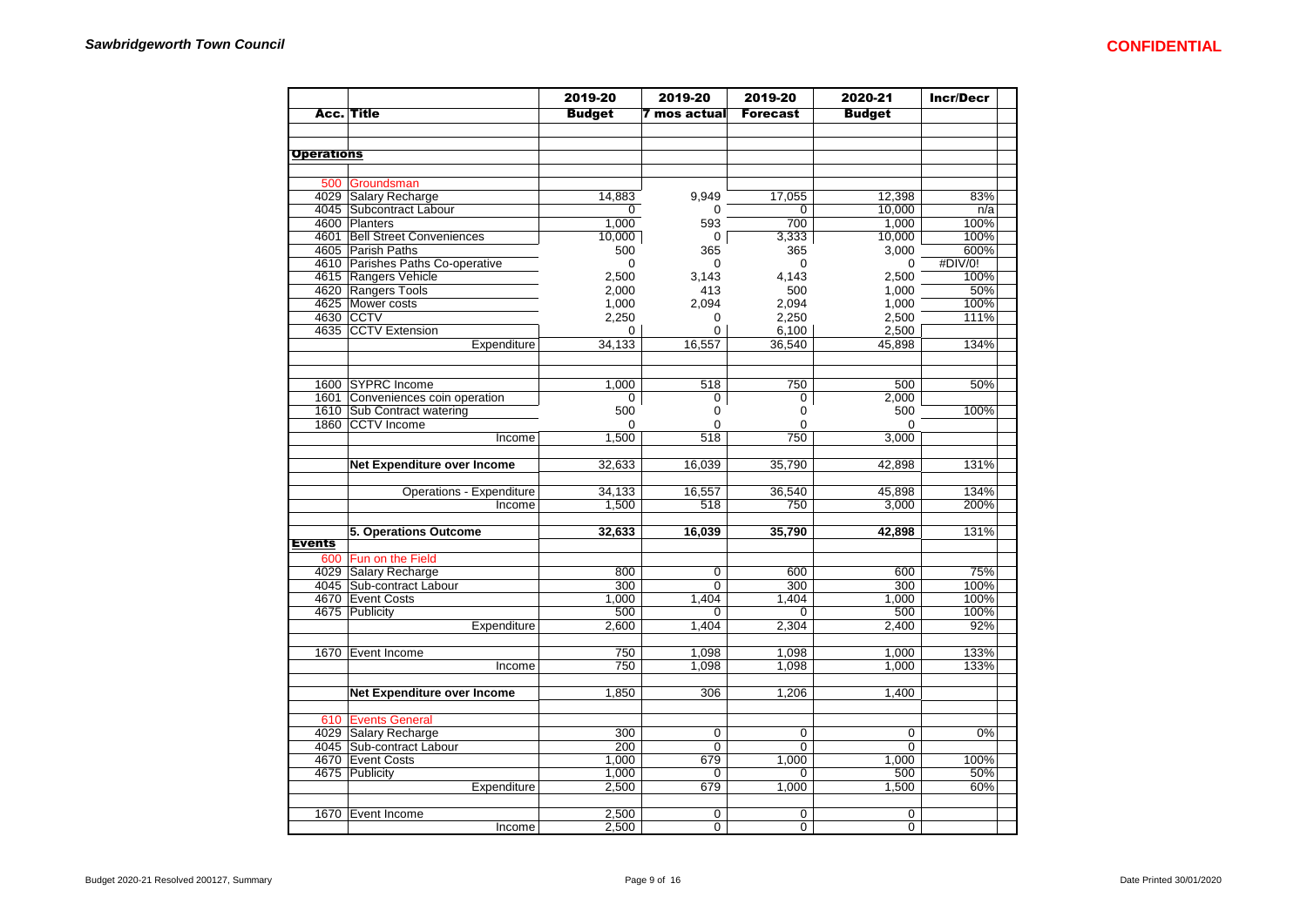|                             | 2019-20       | 2019-20    | 2019-20         | 2020-21       | <b>Incr/Decr</b> |  |
|-----------------------------|---------------|------------|-----------------|---------------|------------------|--|
| Acc. Title                  | <b>Budget</b> | mos actual | <b>Forecast</b> | <b>Budget</b> |                  |  |
|                             |               |            |                 |               |                  |  |
|                             |               |            |                 |               |                  |  |
| Net Expenditure over Income |               | 679        | .000            | .500          | #DIV/0!          |  |
|                             |               |            |                 |               |                  |  |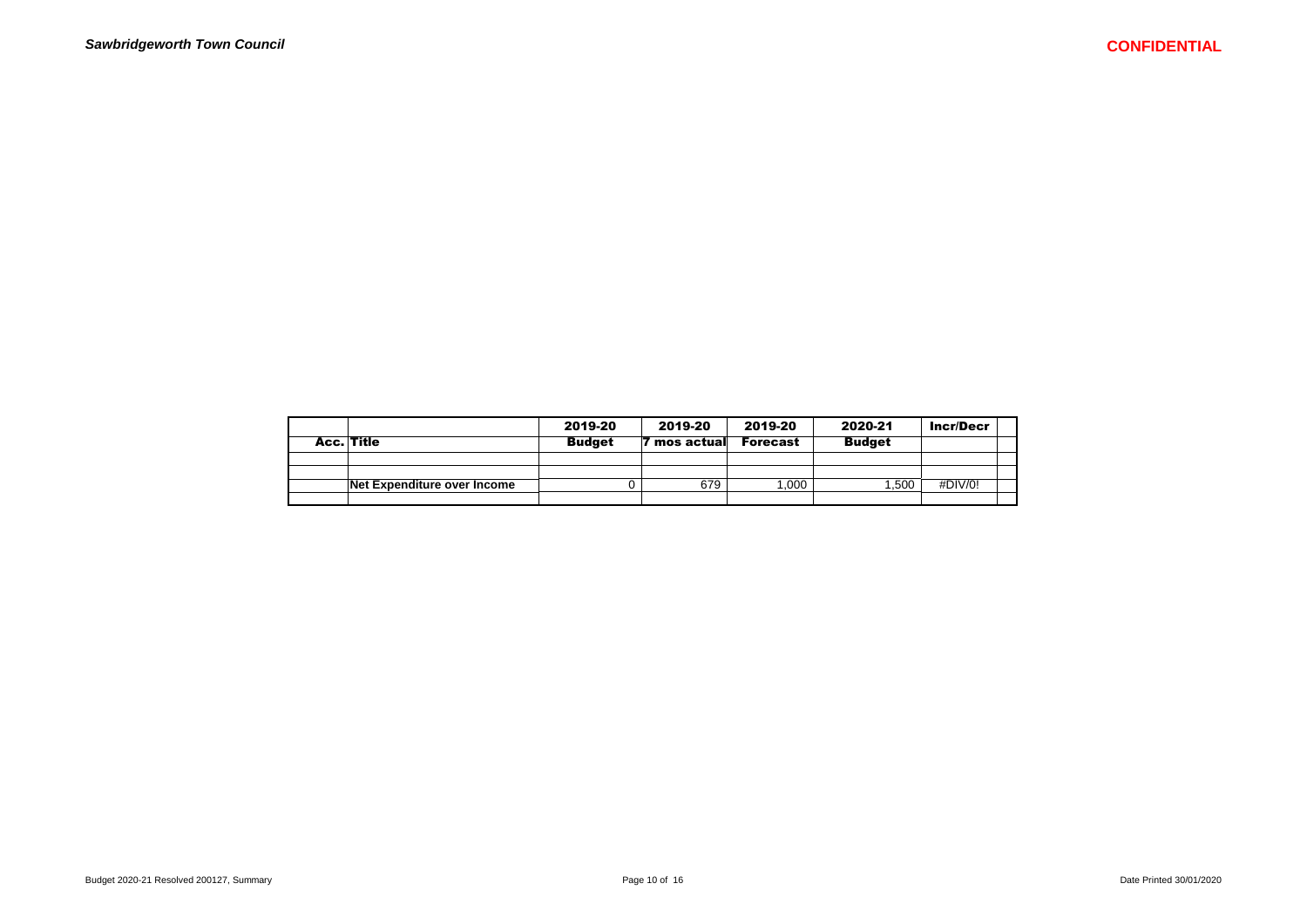|      |                             | 2019-20        | 2019-20                          | 2019-20                       | 2020-21        | <b>Incr/Decr</b> |
|------|-----------------------------|----------------|----------------------------------|-------------------------------|----------------|------------------|
|      | <b>Acc. Title</b>           | <b>Budget</b>  | 7 mos actual                     | <b>Forecast</b>               | <b>Budget</b>  |                  |
|      |                             |                |                                  |                               |                |                  |
| 620  | <b>Christmas Festival</b>   |                |                                  |                               |                |                  |
|      | 4029 Salary Recharge        | 1,000          | 0                                | 1,000                         | 1,000          | 100%             |
|      | 4045 Sub-contract Labour    | 350            | 0                                | 350                           | 350            | 100%             |
|      | 4670 Event Costs            | 2,000          | 493                              | 1,000                         | 1,000          | 50%              |
|      | 4675 Publicity              | 500            | $\Omega$                         | 500                           | 500            | 100%             |
|      | 4685 Christmas Lights       | 12,000         | 0                                | 9,000                         | 15,000         | 125%             |
|      | 4690 Competitions           | 600            | 0                                | 600                           | 600            | 100%             |
|      | Expenditure                 | 16,450         | 493                              | 12,450                        | 18,450         | 112%             |
|      |                             |                |                                  |                               |                |                  |
|      | 1670 Event Income           | 250            | 40                               | 400                           | 400            | 160%             |
|      | Income                      | 250            | 40                               | 400                           | 400            | 160%             |
|      |                             |                |                                  |                               |                |                  |
|      | Net Expenditure over Income | 16,200         | 453                              | 12,050                        | 18,050         | 111%             |
|      |                             |                |                                  |                               |                |                  |
| 630  | <b>Markets</b>              |                |                                  |                               |                |                  |
|      | 4029 Salary Recharge        | 0              | $\overline{0}$                   | 400                           | 2,250          |                  |
|      | 4045 Sub-contract Labour    | 2,250          | 0                                | $\mathbf 0$                   | 0              |                  |
|      | 4670 Event Costs            | 0              | $\overline{0}$                   | $\mathbf 0$                   | 0              |                  |
|      | 4675 Publicity              | 1,000          | 0                                | 1,000                         | 3,000          |                  |
|      | 4680   Licences             | 0              | 0                                | 0                             | 0              |                  |
|      | Expenditure                 | 3.250          | $\overline{0}$                   | 1.400                         | 5.250          |                  |
|      |                             |                |                                  |                               |                |                  |
|      | 1670 Event Income           | 7,500<br>7.500 | $\overline{0}$<br>$\overline{0}$ | $\mathbf 0$<br>$\overline{0}$ | 7,500<br>7.500 |                  |
|      | Income                      |                |                                  |                               |                |                  |
|      | Net Expenditure over Income | $-4,250$       | $\overline{0}$                   | 1,400                         | $-2,250$       |                  |
|      |                             |                |                                  |                               |                |                  |
|      | 640 Projects                |                |                                  |                               |                |                  |
|      |                             |                |                                  |                               |                |                  |
|      | 4705 World War 1 / VE Day   | 0              | 0                                | 0                             | 0              |                  |
|      | 4740 War Memorial           | 1,000          | 0                                | $\mathbf 0$                   | 2,500          |                  |
|      | 4700 RHSOG                  | 4,841          | 4,841                            | 4,841                         | 0              | 0%               |
|      | 4710 Hanging Baskets        | 0              | 0                                | 500                           | 2,000          |                  |
|      | 4715 Planters Project       | 500            | 0                                | 500                           | 500            | 100%             |
|      | 4720 Town Green             | 3,900          | 0                                | 2,500                         | 10,000         | 256%             |
|      | 4725 Fair Green             | 1,200          | 0                                | 500                           | 1,200          | 100%             |
|      | 4745 Bakers Walk            | 0              | 0                                | $\mathbf 0$                   | 600            |                  |
|      | 4730 Defibrillator          | 1,500          | 0                                | $\Omega$                      | 2,500          |                  |
|      | 4375   Remembrance Day      | 250            | 0                                | 250                           | 250            | 100%             |
|      | Expenditure                 | 13.191         | 4.841                            | 9.091                         | 19.550         | 148%             |
|      |                             |                |                                  |                               |                |                  |
|      |                             |                |                                  |                               |                |                  |
|      | 1700 RHSOG                  | 4,841          | 4,841                            | 4,841                         | $\mathbf 0$    |                  |
|      | 1705 World War 1            | 0              | 0                                | 0                             | $\overline{0}$ |                  |
|      | 1706 War Memorial           | $\overline{0}$ | 0                                | $\mathbf 0$                   | 0              |                  |
|      | 1710 Hanging Baskets        | 0              | 0                                | $\mathbf 0$                   | $\mathbf 0$    |                  |
|      | 1715 Planters Project       | 0              | 0                                | $\mathbf 0$                   | 0              |                  |
|      | 1720 Town Green             | $\Omega$       | 0                                | $\mathbf 0$                   | $\Omega$       |                  |
|      | 1725 Fair Green             | $\overline{0}$ | 0                                | $\overline{0}$                | $\overline{0}$ |                  |
| 1730 | Defibrillator               | 0              | 0                                | 0                             | $\overline{0}$ |                  |
|      | 1745 Bakers Walk            | 0              | 0                                | 0                             | 0              |                  |
|      | Income                      | 4,841          | 4.841                            | 4,841                         | $\overline{0}$ |                  |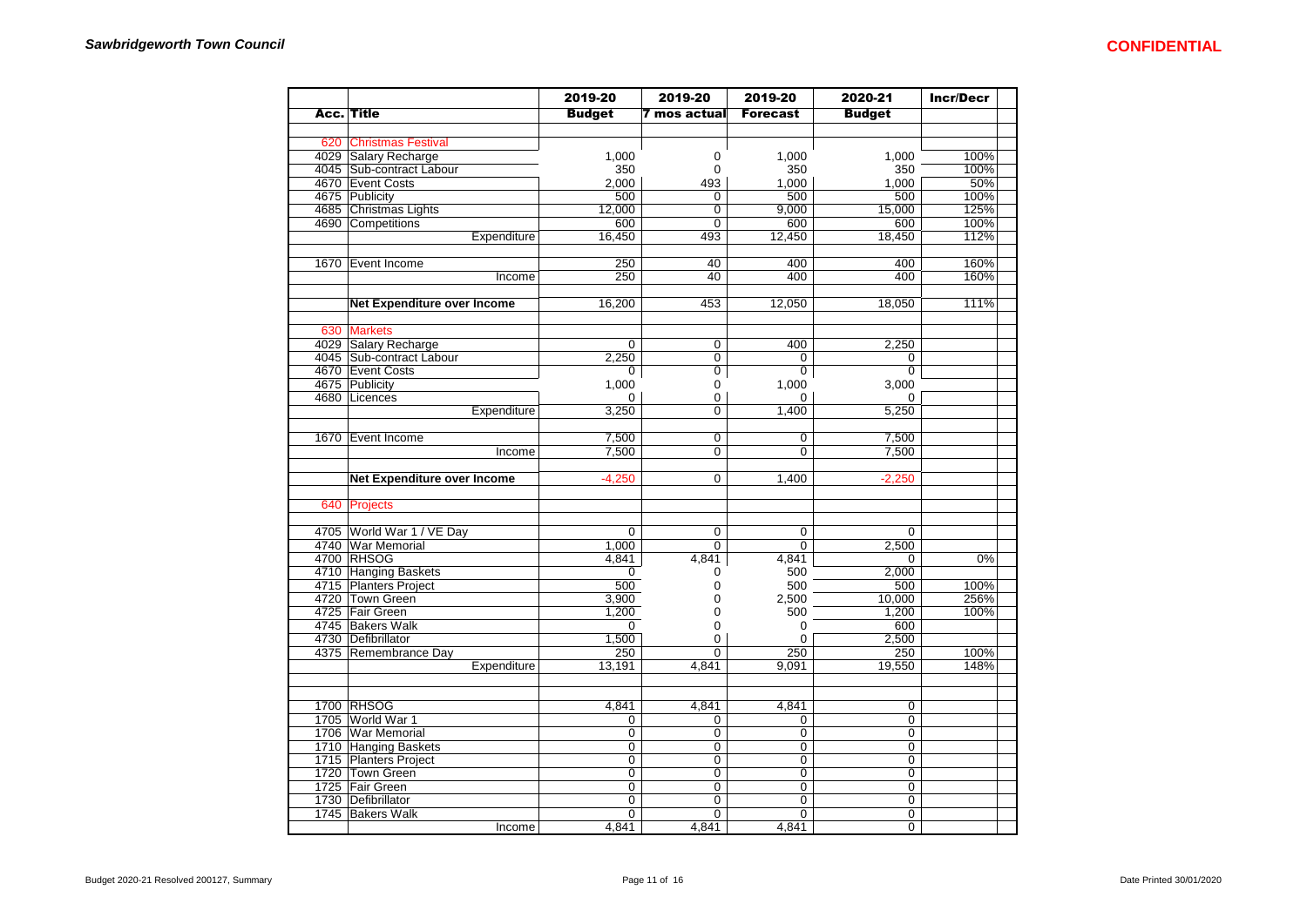|      |                                         | 2019-20        | 2019-20             | 2019-20         | 2020-21       | <b>Incr/Decr</b> |
|------|-----------------------------------------|----------------|---------------------|-----------------|---------------|------------------|
|      | <b>Acc.</b> Title                       | <b>Budget</b>  | <b>7 mos actual</b> | <b>Forecast</b> | <b>Budget</b> |                  |
|      |                                         |                |                     |                 |               |                  |
|      |                                         |                |                     |                 |               |                  |
|      | Net Expenditure over Income             | 8,350          | $\mathbf 0$         | 4.250           | 19,550        | 234%             |
|      |                                         |                |                     |                 |               |                  |
|      | 650 RHSO Group                          |                |                     |                 |               |                  |
|      | 4670 Event costs (Apple Day)            | 600            | $\mathbf 0$         | 0               | 0             |                  |
|      | 4675 Event costs (Apple Pressing)       | 1,400          | 0                   | 0               | $\Omega$      |                  |
|      | 4680 Equipment Hire                     | 500            | 0                   | 0               | 0             |                  |
|      | Expenditure                             | 2,500          | $\mathbf 0$         | 0               | 0             |                  |
|      | 1680   Income (Other)                   | 2,500          | 0                   | 0               | 0             |                  |
|      | Income                                  | 2,500          | $\Omega$            | 0               | $\Omega$      |                  |
|      | Net Expenditure over Income             | $\Omega$       | $\mathbf 0$         | 0               | 0             |                  |
|      |                                         |                |                     |                 |               |                  |
|      | 660 Town Selfie Walk / Travel challenge |                |                     |                 |               |                  |
|      | 4029 Salary recharge                    | 500            | 0                   | 350             | 500           | 100%             |
|      | 4670 Event costs                        | $\Omega$       | $\Omega$            | 0               | ∩             |                  |
|      | 4675 Travel Challenge Publicity         | 500            | $\Omega$            | n               | 500           | 100%             |
|      | 4680 Promotional Equipment              | 1.200          | 1,209               | 1,209           | 1,000         | 83%              |
|      | Expenditure                             | 2,200          | 1,209               | 1,559           | 2,000         |                  |
| 1680 | Income (Other)                          | 0              | 400                 | 400             | 500           |                  |
|      | Income                                  | $\overline{0}$ | 400                 | 400             | 500           |                  |
|      | Net Expenditure over Income             | 2,200          | 809                 | 1,159           | 1,500         |                  |
|      |                                         |                |                     |                 |               |                  |
|      | Events - Expenditure                    | 42,691         | 8,626               | 27,804          | 49,150        | 115%             |
|      | Income                                  | 18,341         | 6,379               | 6.739           | 9.400         | 51%              |
|      | <b>Events Outcome</b><br>6.             | 24,350         | 2,247               | 21,065          | 39,750        | 163%             |
|      |                                         |                |                     |                 |               |                  |
|      |                                         |                |                     |                 |               |                  |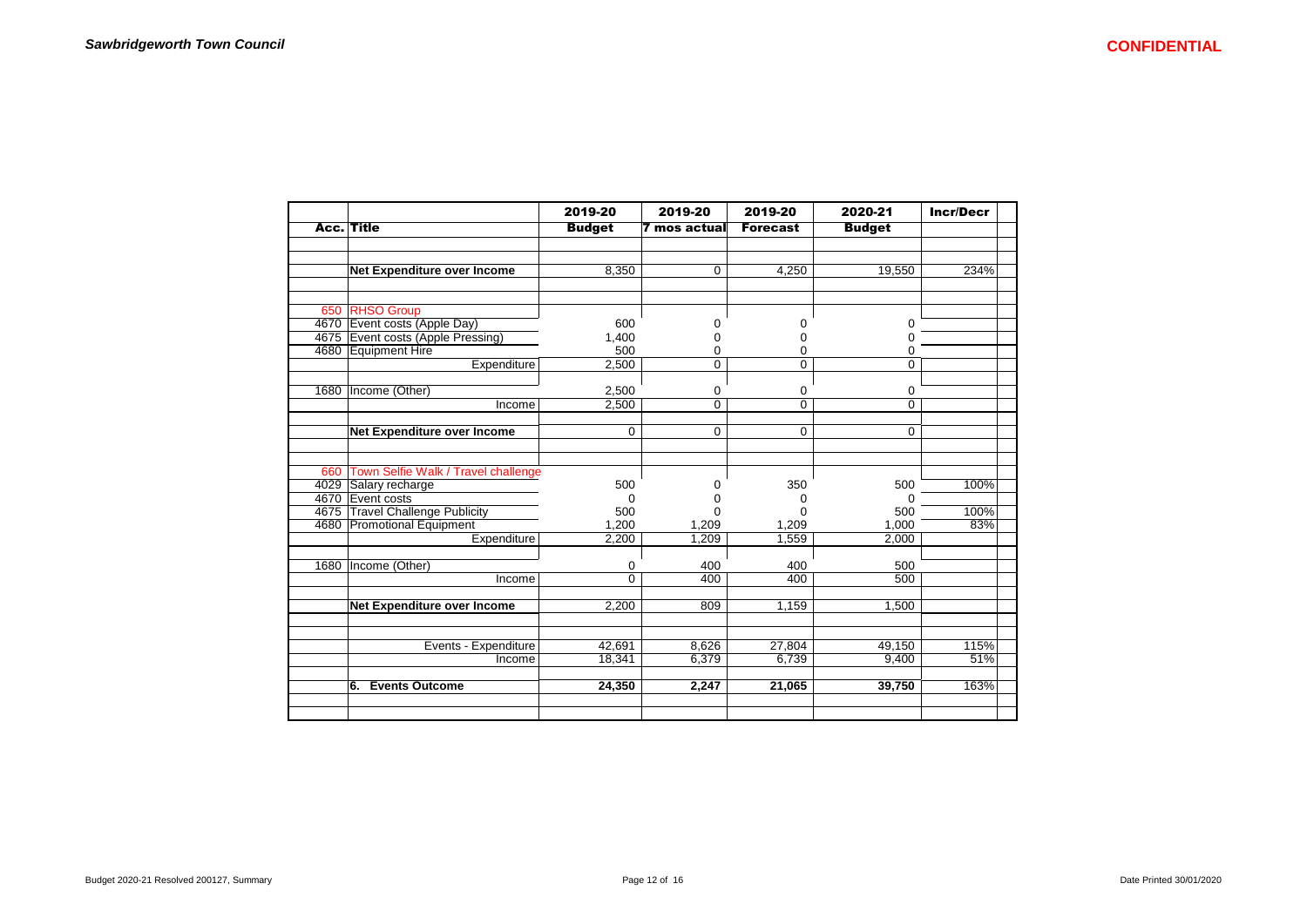|           |                                  | 2019-20       | 2019-20         | 2019-20         | 2020-21        | <b>Incr/Decr</b> |
|-----------|----------------------------------|---------------|-----------------|-----------------|----------------|------------------|
|           | <b>Acc. Title</b>                | <b>Budget</b> | 7 mos actual    | <b>Forecast</b> | <b>Budget</b>  |                  |
|           |                                  |               |                 |                 |                |                  |
|           | <b>Community Buses</b>           |               |                 |                 |                |                  |
|           |                                  |               |                 |                 |                |                  |
| 700       | <b>Sawbobus</b>                  |               |                 |                 |                |                  |
|           | 4029 Salary Recharge             | 22,793        | 11,035          | 19,974          | 20,475         | 90%              |
|           | 4045 Sub contract labour         | 7,000         | 2,657           | 3,500           | 3,500          | 50%              |
| 4800 Fuel |                                  | 5,000         | 2,317           | 3,939           | 5,000          | 100%             |
|           | 4805 Maintenance                 | 2.500         | 4.425           | 4.500           | 2,500          | 100%             |
|           | 4810 Tax & Insurance             | 1,650         | 1,861           | 1,861           | 2,000          | 121%             |
|           | 4815 Vehicle Hire                | 2,150         | $\overline{0}$  | $\overline{0}$  | $\overline{0}$ | 0%               |
|           | 4816 Community Bus Reserve       | 10,000        | $\Omega$        | 10,000          | 10,000         | 100%             |
|           | Expenditure                      | 51,093        | 22,295          | 43.774          | 43.475         | 85%              |
|           |                                  |               |                 |                 |                |                  |
|           | 1150 Grants Received             | 33,050        | 30,050          | 34,050          | 25,050         | 76%              |
|           | 1151 STC Subsidy                 | $\Omega$      | $\Omega$        | $\Omega$        | 8,000          |                  |
|           | 1800 Fares                       | 2,500         | 325             | 500             | 500            | 20%              |
|           | 1810 Concessionary Fares         | 10,000        | $\Omega$        | $\Omega$        | 5,000          | 50%              |
|           | 1820 Fuel Rebate                 | 1,200         | 1.297           | 1.297           | 1.000          | 83%              |
|           | 1830 Sponsorship                 | 3,500         | 1,167           | 3,500           | 4,000          | 114%             |
|           | 1850 Vehicle Hire Income         | $\Omega$      | $\Omega$        | $\Omega$        | $\Omega$       |                  |
|           | Income                           | 50,250        | 32,839          | 39,347          | 43,550         | 87%              |
|           | Net Expenditure over Income      | 843           | $-10,544$       | 4.427           | $-75$          | $-9%$            |
| 710       | Lofty WK05                       |               |                 |                 |                |                  |
|           | 4029 Salary Recharge             | 0             | 0               | $\mathbf 0$     | 0              |                  |
| 4800 Fuel |                                  | 250           | 218             | 350             | 250            | 100%             |
|           | 4801 Purchase                    | 0             | 0               | $\Omega$        | $\Omega$       |                  |
|           | 4805 Maintenance                 | 500           | $\overline{56}$ | 150             | 250            | 50%              |
|           | 4810 Tax & Insurance             | 650           | 478             | 478             | 478            | 74%              |
|           | 4815 Vehicle Hire                | $\Omega$      | $\Omega$        | 0               | $\Omega$       |                  |
|           | Expenditure                      | 1,400         | 752             | 978             | 978            | 70%              |
|           |                                  |               |                 |                 |                |                  |
| 1850      | Vehicle Hire Income              | 0             | 0               | 0               | 0              |                  |
|           | Income                           | $\Omega$      | $\Omega$        | $\Omega$        | $\Omega$       |                  |
|           | Net Expenditure over Income      | 1,400         | 752             | 978             | 978            |                  |
|           |                                  |               |                 |                 |                |                  |
|           | Community Vehicles - Expenditure | 52,493        | 23,047          | 44,752          | 44,453         | 85%              |
|           | Income                           | 50,250        | 32,839          | 39,347          | 43,550         | 87%              |
|           | 7. Community Buses Outcome       | 2,243         | $-9,792$        | 5,405           | 903            | 40%              |
|           |                                  |               |                 |                 |                |                  |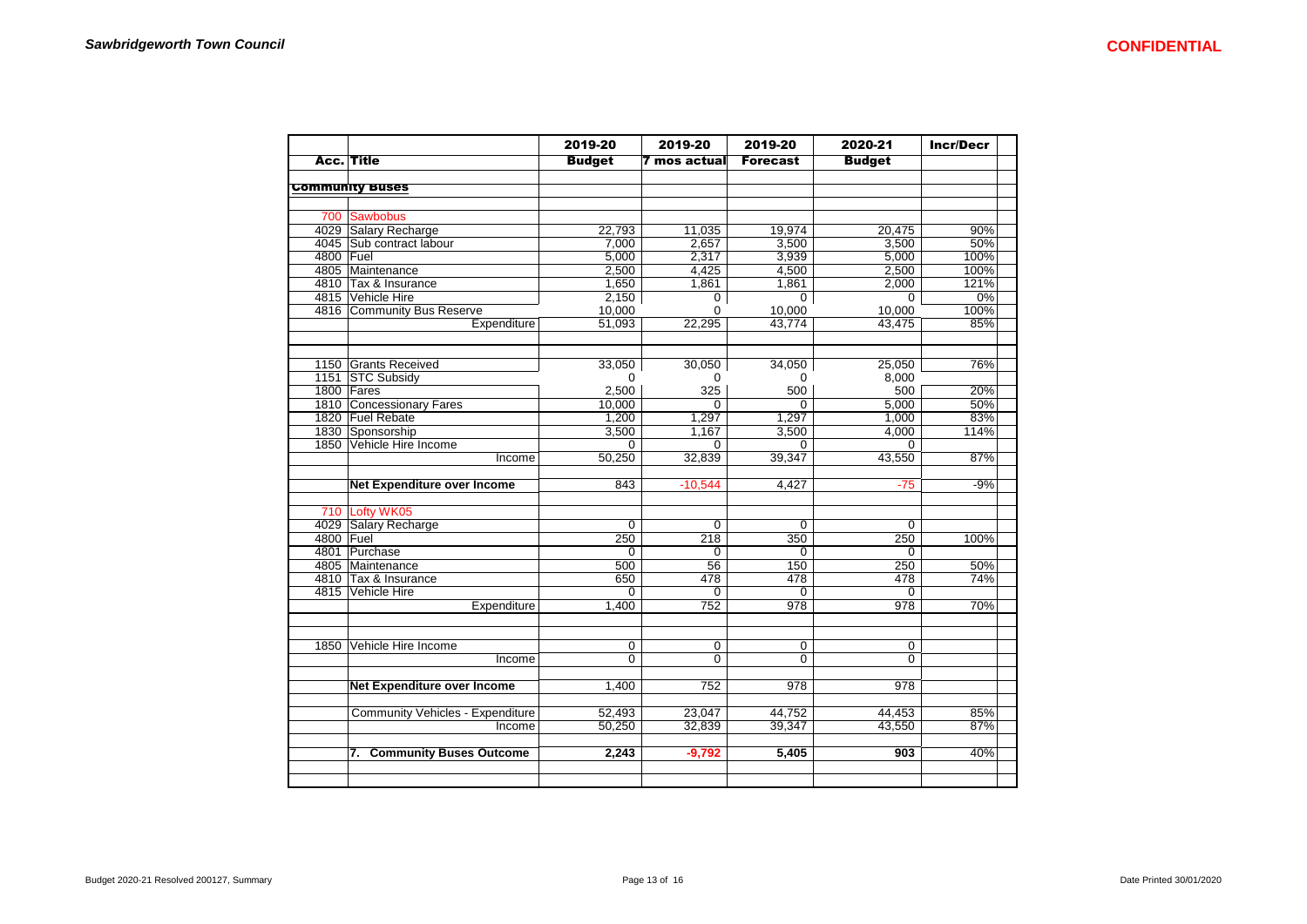|                   |                                              | 2019-20                 | 2019-20                 | 2019-20                 | 2020-21                 | <b>Incr/Decr</b> |
|-------------------|----------------------------------------------|-------------------------|-------------------------|-------------------------|-------------------------|------------------|
|                   | Acc. Title                                   | <b>Budget</b>           | 7 mos actual            | <b>Forecast</b>         | <b>Budget</b>           |                  |
|                   |                                              |                         |                         |                         |                         |                  |
| <b>Hire Buses</b> |                                              |                         |                         |                         |                         |                  |
|                   |                                              |                         |                         |                         |                         |                  |
|                   | 800 HefferBus GL61                           |                         |                         |                         |                         |                  |
| 4800 Fuel         |                                              | 600                     | 396                     | 600                     | 600                     | 100%             |
|                   | 4805 Maintenance                             | 500                     | 2.464                   | 2,750                   | 1,000                   | 200%             |
|                   | 4810 Tax & Insurance                         | 1,150<br>$\overline{0}$ | 1,861<br>$\overline{0}$ | 1,861<br>$\overline{0}$ | 2,000<br>$\overline{0}$ | 174%             |
|                   | 4815 Vehicle Hire                            |                         |                         |                         |                         |                  |
|                   | Expenditure                                  | 2,250                   | 4,721                   | 5,211                   | 3,600                   | 160%             |
|                   | 1150 Grants Received                         | $\overline{0}$          | $\overline{0}$          | 0                       | 0                       |                  |
|                   | 1800 Fares                                   | $\overline{0}$          | $\overline{0}$          | $\overline{0}$          | 0                       |                  |
|                   | 1810 Concessionary Fares<br>1820 Fuel Rebate | 0                       | 0                       | 0                       | 0                       |                  |
|                   |                                              | 150                     | $\overline{0}$          | $\overline{0}$          | $\overline{0}$          | 0%               |
|                   | 1830 Sponsorship                             | $\mathbf 0$             | $\overline{0}$          | $\overline{0}$          | $\overline{0}$          |                  |
|                   | 1850 Vehicle Hire Income                     | 2,150                   | 1,607                   | 2,250                   | 3,600                   | 167%             |
|                   | Income                                       | 2,300                   | 1,607                   | 2,250                   | 3,600                   | 157%             |
|                   |                                              |                         |                         |                         |                         |                  |
|                   | <b>Net Expenditure over Income</b>           | $-50$                   | 3,114                   | 2,961                   | $\overline{0}$          | 0%               |
|                   | 810 Rollybus RO11 / ElectroBus 20            |                         |                         |                         |                         |                  |
| 4800 Fuel         |                                              | 600                     | 374                     | 500                     | $\Omega$                | 0%               |
|                   | 4805 Maintenance                             | 500                     | 771                     | 2,000                   | 0                       | $0\%$            |
|                   | 4810 Tax & Insurance                         | 1,150                   | 1,861                   | 1,861                   | 0                       | 0%               |
|                   | 4815 Vehicle Hire                            | $\mathbf 0$             | $\Omega$                | $\Omega$                | 0                       |                  |
|                   | Expenditure                                  | 2,250                   | 3,006                   | 4,361                   | $\Omega$                | 0%               |
|                   | 1150 Grants Received                         | 0                       | 0                       | $\mathbf 0$             | 0                       |                  |
|                   | 1800 Fares                                   | $\overline{0}$          | $\overline{0}$          | 0                       | 0                       |                  |
|                   | 1810 Concessionary Fares                     | $\overline{0}$          | $\overline{0}$          | $\overline{0}$          | $\overline{0}$          |                  |
|                   | 1820 Fuel Rebate                             | 150                     | 0                       | 0                       | 0                       | 0%               |
|                   | 1830 Sponsorship                             | 0                       | $\overline{0}$          | $\overline{0}$          | 0                       |                  |
|                   | 1850 Vehicle Hire Income                     | 3,200                   | 1,053                   | 1,500                   | 0                       | $0\%$            |
|                   | Income                                       | 3,350                   | 1.053                   | 1.500                   | $\Omega$                | 0%               |
|                   | <b>Net Expenditure over Income</b>           | $-1,100$                | 1,953                   | 2,861                   | 0                       | 0%               |
|                   | Hire Buses - Expenditure                     | 4,500                   | 7,727                   | 9,572                   | 3,600                   | 80%              |
|                   | Income                                       | 5,650                   | 2,660                   | 3,750                   | 3,600                   | 64%              |
|                   | 8. Hire Buses Outcome                        | $-1,150$                | 5,067                   | 5,822                   | 0                       | 0%               |
|                   |                                              |                         |                         |                         |                         |                  |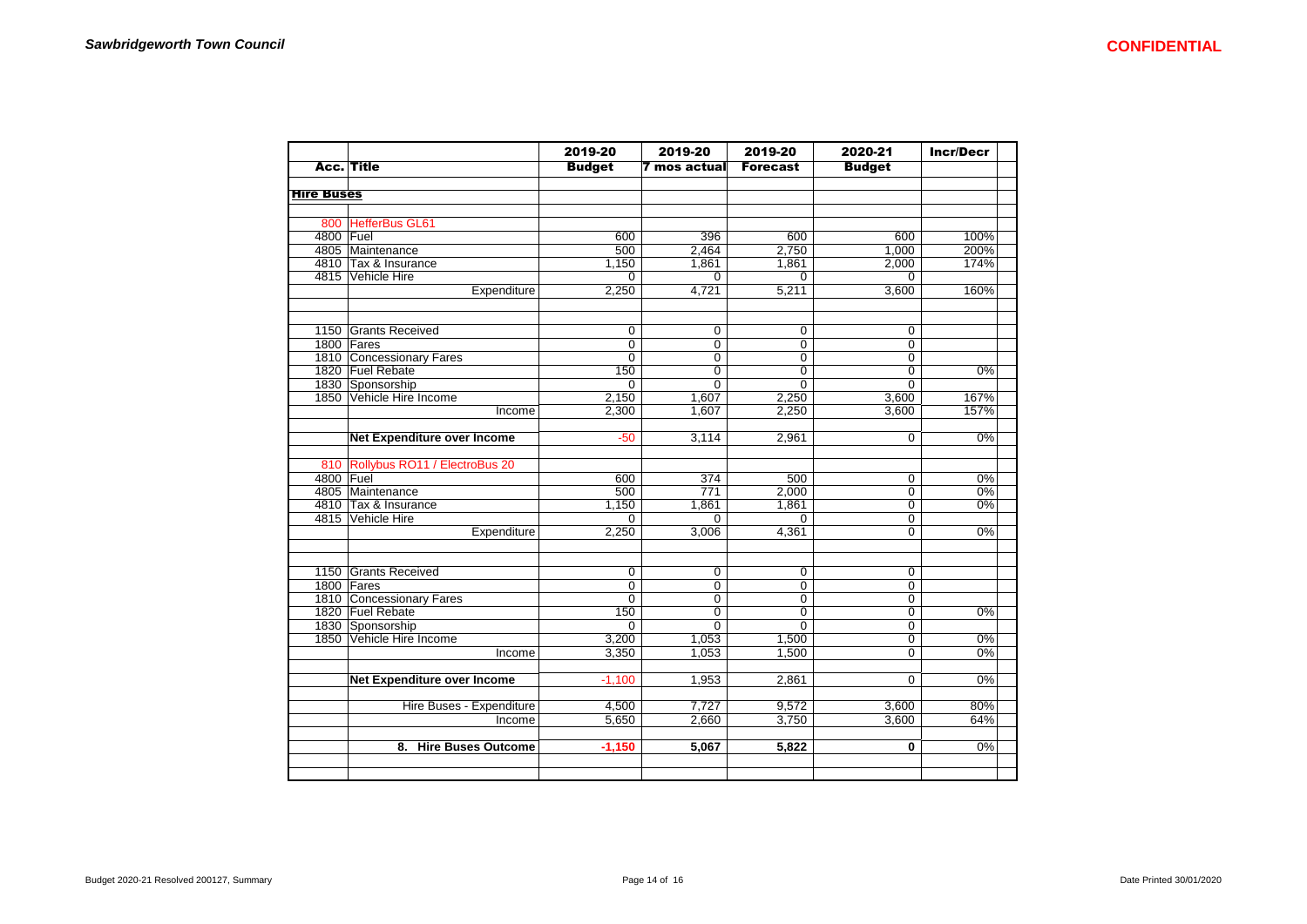|                 |                             | 2019-20        | 2019-20                 | 2019-20         | 2020-21        | <b>Incr/Decr</b> |
|-----------------|-----------------------------|----------------|-------------------------|-----------------|----------------|------------------|
|                 | Acc. Title                  | <b>Budget</b>  | 7 mos actual            | <b>Forecast</b> | <b>Budget</b>  |                  |
|                 |                             |                |                         |                 |                |                  |
| <b>Planning</b> |                             |                |                         |                 |                |                  |
|                 | 910 Town Action Plan        |                |                         |                 |                |                  |
|                 | 4910 TAP Costs              | 500            | $\overline{0}$          | 100             | 500            | 100%             |
|                 | 4915 Town Welcome Pack      | 0              | 0                       | 0               | $\mathbf 0$    |                  |
|                 | Expenditure                 | 500            | $\overline{0}$          | 100             | 500            | 100%             |
|                 |                             |                |                         |                 |                |                  |
|                 | 1150 Grants Received        | $\overline{0}$ | $\overline{0}$          | 0               | 0              |                  |
|                 | Income                      | $\overline{0}$ | $\overline{0}$          | $\overline{0}$  | $\Omega$       |                  |
|                 | Net Expenditure over Income | 500            | $\overline{0}$          | 100             | 500            | 100%             |
|                 |                             |                |                         |                 |                |                  |
|                 | Planning - Expenditure      | 500            | 0                       | 100             | 500            | 100%             |
|                 | Income                      | 0              | 0                       | 0               | 0              |                  |
|                 |                             |                |                         |                 |                |                  |
|                 | 9. Planning Outcome         | 500            | $\overline{\mathbf{0}}$ | 100             | 500            | 100%             |
|                 |                             |                |                         |                 |                |                  |
|                 |                             |                |                         |                 |                |                  |
|                 |                             |                |                         |                 |                |                  |
|                 |                             |                |                         |                 |                |                  |
|                 |                             |                |                         |                 |                |                  |
|                 |                             |                |                         |                 |                |                  |
|                 |                             |                |                         |                 |                |                  |
|                 |                             |                |                         |                 |                |                  |
| <b>Summary</b>  |                             |                |                         |                 |                |                  |
|                 | <b>Total Expenditure</b>    | 484,598        | 291,553                 | 491,888         | 479,560        | 99%              |
|                 |                             |                |                         |                 |                |                  |
|                 | <b>Total Income</b>         | 471,507        | 455,413                 | 499,512         | 494,962        | 105%             |
|                 |                             |                |                         |                 |                |                  |
|                 | <b>Council Outcome</b>      | 13,091         | $-163,860$              | $-7,623$        | $-15,402$      |                  |
|                 |                             |                |                         |                 |                |                  |
|                 | <b>To/From Reserves</b>     | $-13,091$      | 163,860                 | 7,623           | 15,402         |                  |
|                 | <b>NET COUNCIL OUTCOME</b>  | $\overline{0}$ | $\overline{0}$          | $\overline{0}$  | $\overline{0}$ |                  |
|                 |                             |                |                         |                 |                |                  |
|                 |                             |                |                         |                 |                |                  |
|                 |                             |                |                         |                 |                |                  |
|                 |                             |                |                         |                 |                |                  |
|                 |                             |                |                         |                 |                |                  |
|                 |                             |                |                         |                 |                |                  |